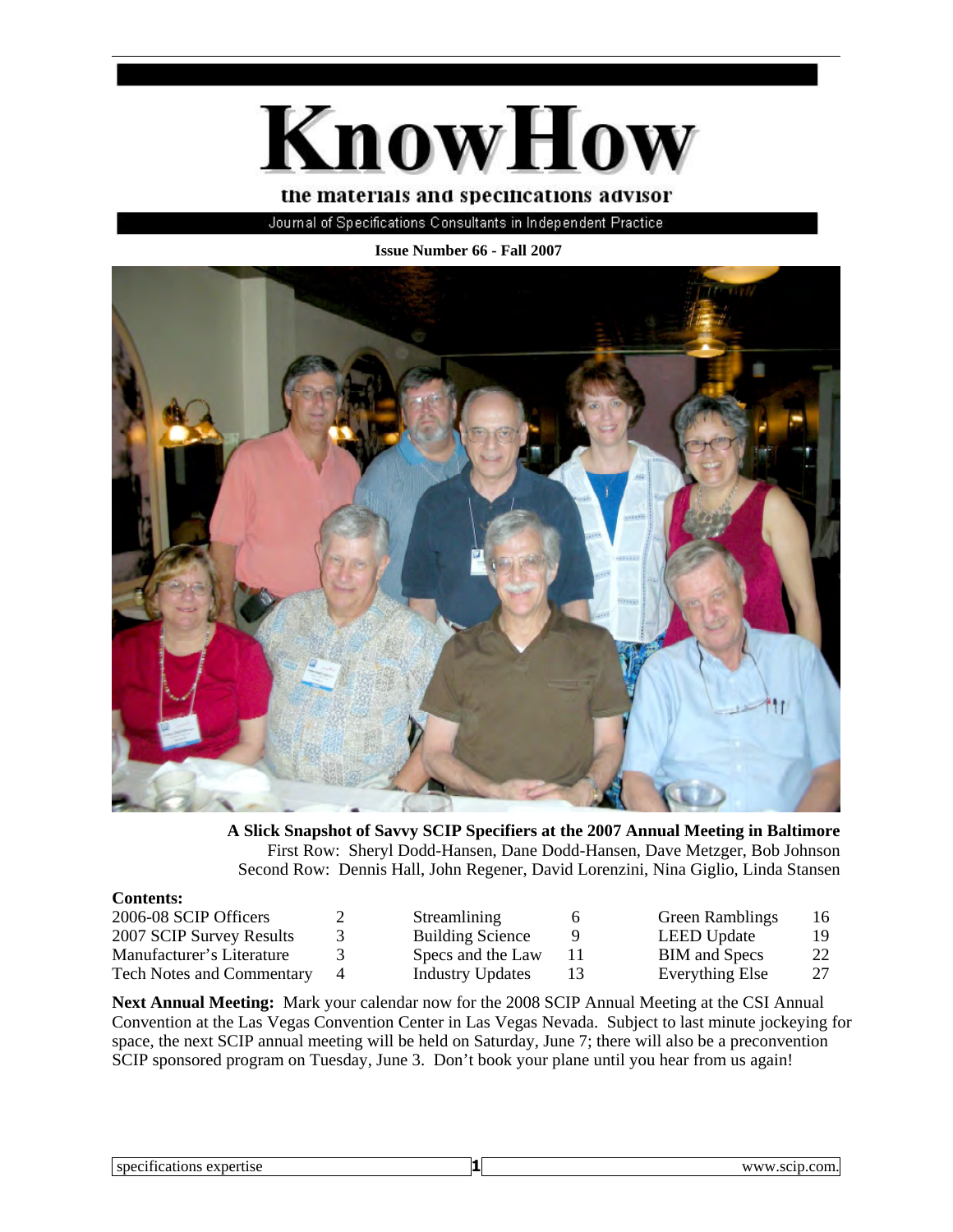# **SCIP OFFICERS 2006-2008**

# **President**

DENNIS J. HALL, FCSI, CCS, CCCA, FAIA Hall Architects, Inc. 501 N. Church Street, Suite 200 Charlotte, NC 28202 USA OFC (704)334-2101 FAX (704)334-1027 EMAIL dhall@hallarch.com

# **Vice President/Technical**

ROBERT W. JOHNSON, RA,FCSI,CCS,CCCA Johnson and Johnson Consultants, LLC 112 Sangre de Cristo Cedar Crest, NM 87008 USA OFC (505)281-6020 FAX (505)281-6019 EMAIL rwj@jandjconsultants.com

# **Vice President/Education**

LINDA M. STANSEN CSI, CCS, RA Stansen Specifications 475 23rd Avenue San Mateo CA 94403 OFC (650)570-6411 FAX (650)570-6411 USA EMAIL stanspecs@comcast.net

# **Vice President/Communications**

DAVID E. LORENZINI, FCSI, CCS Architectural Resources Company 212 Brown's Meadow Ct NE Leesburg, VA 20176-2328 USA OFC (703)443-2801 FAX (703)443-2354 EMAIL deloren@scip.com

# **Secretary**

NINA GIGLIO, CSI, CCS Hall Architects, Inc. 501 N. Church Street, Suite 200 Charlotte, NC 28202 USA OFC (704)334-2101 FAX (704)334-1027 EM nmgiglio@buildinginformationgroup.com

# **Treasurer/Membership**

DAVID METZGER, FAIA, FCSI Heller & Metzger PC 11 Dupont Circle NW Washington, DC 20016 USA OFC (202)364-2222 FAX (202)234-5502 EMAIL davem@hellerandmetzger.com

# **Immediate Past President**

JOHN REGENER, AIA, CCS, CCCA Architect-Certified Construction Specifier 6 Amberwood Irvine, CA 92604-3102 USA OFC (949)653-5743 FAX (949)551-0658 EMAIL regener@cox.net

# **KnowHow Editor**

MARK KALIN, FAIA, FCSI, CCS, LEED AP Kalin Associates 1121 Washington Street Newton, MA 02465 OFC (617)964-5477 FAX (617)964-5788 EMAIL mkalin@kalinassociates.com

Specifications Consultants in Independent Practice is a nationwide technical resource organization that assists architectural firms, engineering firms, design professionals, agencies, facility managers, and manufacturers in acquiring specifications from qualified writers, and allows independent specifiers to enhance their professionalism by sharing techniques and industry developments.

KnowHow is the occasional publication of the Specifications Consultants in Independent Practice, intended to provide technical and membership information of interest to readers. Opinions expressed in KnowHow are viewpoints of the individual authors and should not be attributed to SCIP. Mention of manufacturer's names or trade practices is not intended as an endorsement of firms, products or construction techniques. Copyright 2007 SCIP. All rights reserved.

**Specifications Consultants in Independent Practice**, 11 DuPont Circle NW, Washington, DC 20036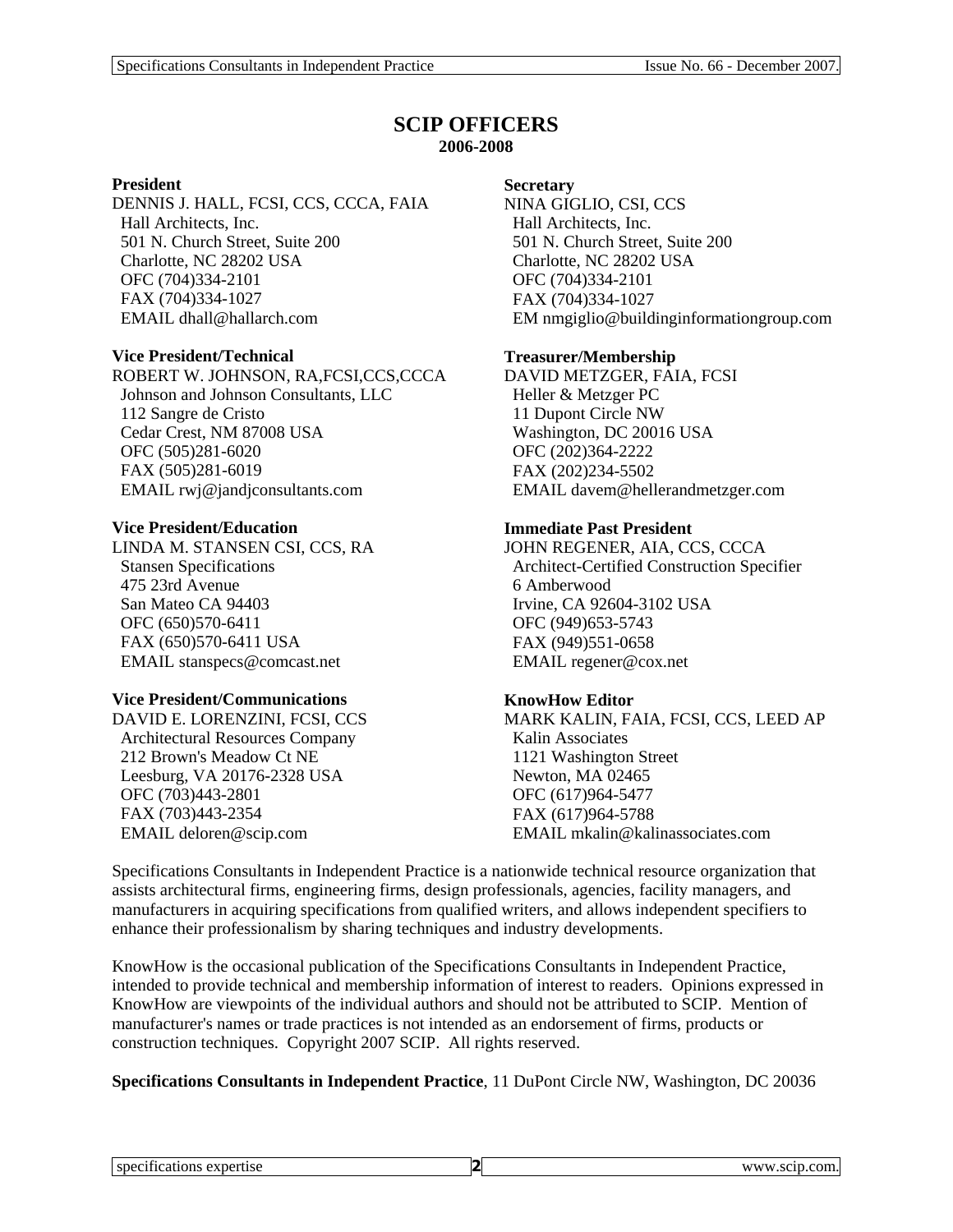# **SCIP 2007 Member Survey Results**

With 45 percent of our 200 members responding, the results are in! Extrapolating the results using semiscientific methods, SCIP members prepare specifications for over 11,000 projects a year with a total construction value in excess of \$ 145 billion.

1. Number of project manuals produced by your office in 2007:

| A. $0-25$  | 37 % of members |  |
|------------|-----------------|--|
| $B. 26-50$ | 30 %            |  |

- C. 51-75 8 %
- D. 76-100 8 %
- E. Over 100 17 %

2. Number of client firms (usually 1 for in-house specifiers):

| A. 1-10 | 45 % of members |
|---------|-----------------|
|---------|-----------------|

- B. 11-20 30 % C.  $21-30$  8 %
- D. 31-40 5 %
- E. Over 40 12 %

3. Approximate construction value of project manuals in 2007:

- A. 0-50 million 10 % of members
- B. 51-100 million 14 %
- C. 101-500 million 37 %
- D. 501-999 million 12 %
- E. Over 1 billion 25 %

4. Percentage of project manuals using 6-digit MasterFormat numbers:

- A. 0-10 percent 45 % of members
- B. 11-25 percent 8 %
- C. 26-50 percent 7 %
- D. 51-75 percent 12 %
- E. Over 75 percent 28 %

5. Percentage of projects seeking USGBC LEED certification:

- A. 0-10 percent 58 % of members
- B. 11-25 percent 28 %
- C. 26-50 percent 12 %
- D. 51-75 percent 2%
- E. Over 75 percent 0%

# **Manufacturer's Product Literature Distributed with KnowHow**

The last time we invited building product manufacturer's to include their product literature with KnowHow, 22 manufacturers sent their info; this time its nearly 100! A special thank you to ARCAT and 4specs for notifying manufacturers about our mailing. On the positive side, much of the product literature is brand new and many of the of the manufacturer's really want the attention of SCIP members. On the difficult side, 20 pounds is a bit much. In any event, we hope you enjoy the custom m&m candies and take the time to review some 'really cool' products. These manufacturers ask for your close consideration.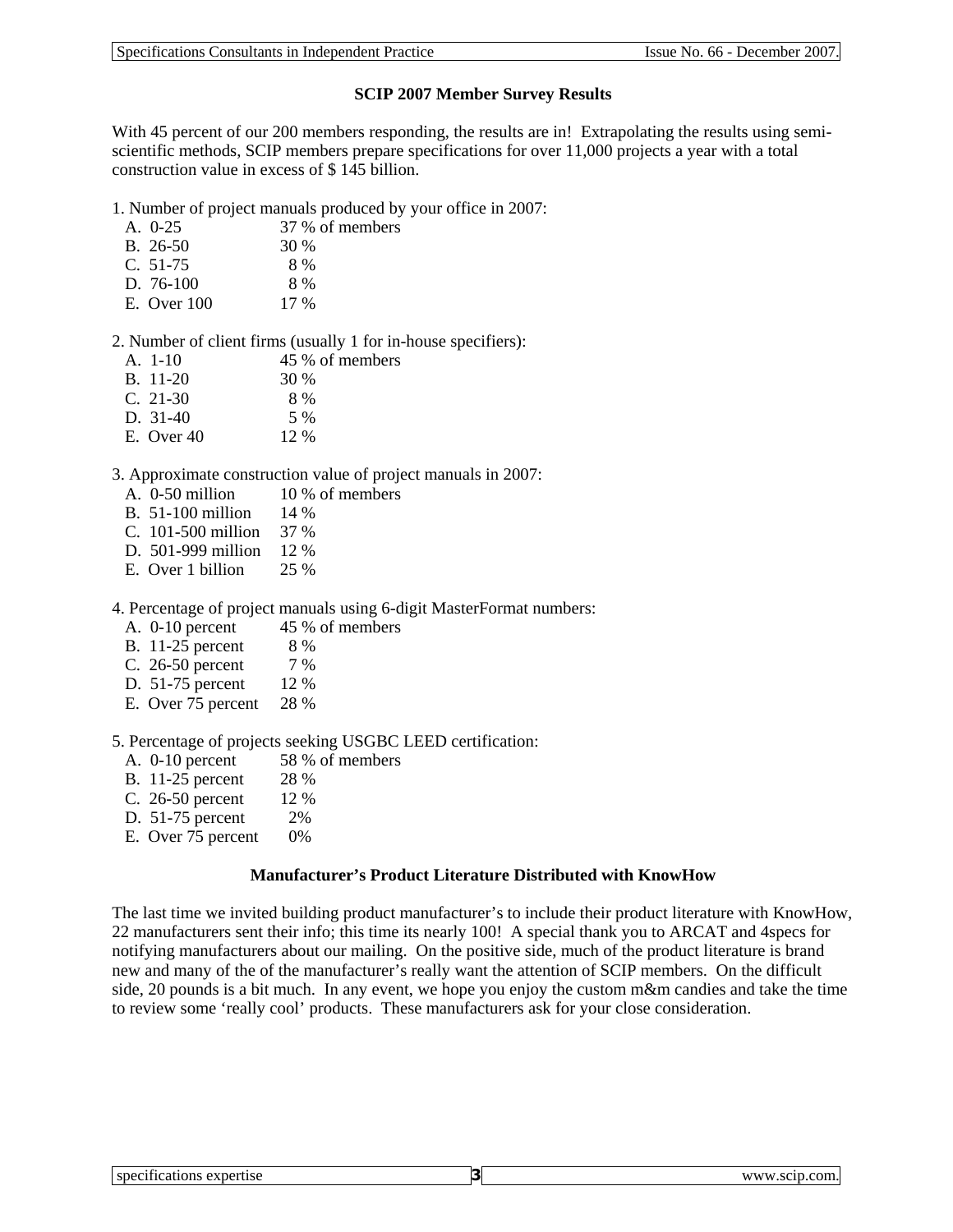# **Tech Notes and Commentary** by Mark Kalin

#### **New AIA Contract Documents**

The American Institute of Architects has updated the AIA Contract Documents to reflect current practices in the industry. Changes in the 2007 Update: The B141-1997 and B152-1997 owner/architect agreements are replaced with AIA B101-2007, a one-part agreement for traditional basic and additional services. Removal of mandatory arbitration - the documents no longer require architects to resolve disputes through arbitration. Additional insureds provisions contractors will add owners, architects and architects' consultants as additional insureds under their general liability policies. You may purchase the new AIA Contract Documents at www.aiacontractdocuments.org**.** Unfortunately, AIA A201 no longer uses the term Project Manual, deferring to Drawings and Specifications as sufficient terms for the contract documents. The updated AIA agreement forms enumerate the contract documents by individual name.

## **Architectural Statistics**

Did you know: NCARB estimates 108,000 architects are licensed in the US; AIA has 81,000 members of which 55,000 are licensed and the rest affiliate members; there are 17,600 architecture firms owned by AIA members with gross billings of \$ 29 billion in 2005 producing \$400 billion in construction contract value. In the US, 66 percent of construction is for new buildings, 34 percent for rehabilitation/renovation projects. Architecture firms employ approximately 194,000 people in the US. Firms with over 50 employees constitute 4 percent of firms but account for over 50 percent of gross firm billings.

# **CSI Certification Exam Results In**

According to the CSI website, nearly 600 people passed one of CSI's four certification examinations in 2007. The number which passed the nationwide exams for Certified Construction Product Representative (CPR) was 12; for Certified Construction Specifier (CCS) was 31; for Certified Construction Contract Administrator (CCCA) was 100; for Construction Document Technologist was 455! The numbers for CPR and CCS seem very low considering it was a national exam, while the numbers for CCCA show an increasing interest in construction administration and the numbers for CDT are clearly on the upswing.

### **Long Specs / Short Specs**

We recently prepared specifications for three 7-story parking garages for three different clients - a public agency, a private computer company, and a private college. The spec for the public agency was 2,200 pages long; for the computer company 220 pages long; for the private college 22 pages long. The difference? For public bidding, the project manager has only the spec to enforce the contract among the low bidders; for private bidding with teams that have worked together before, negotiated contracts allow for more streamlined specifications; for design/build the spec needs only to communicate to the design and construction team sitting at the same table, joined under one contract.

# **Teaching Student Specs**

Teaching specs at Harvard! Last fall Toshiko Mori, Chair of the Department of Architecture at Harvard University, invited me (Kalin) to teach a course called Architectural Specifications in the Harvard University Graduate School of Design. The course hadn't been taught before at Harvard, but she wanted students to have the opportunity to take courses which bridge the gap between academia and practice. Students have a chance to preview classes before they sign-up, and I guess I made the grade as 19 graduate students registered. Would students in the Masters of Architecture program be interested in specification writing, product selection, navigating product websites, CSI MasterFormat, green specs, specs and BIM? The answer is a resounding YES! In one interactive class, each student wrote an outline specification section - which opened a Pandora's box of the reasons for selecting one material or option over another. It's very heartening for me to know that newly-minted Masters of Architecture graduates will have some of the tools they need to communicate with the spec writers and building professionals they'll meet as they enter practice.

#### **The No. 1 Master Specification**

Speakers at the recent CSI Academies and our firm's research confirm that the most widely used Master Specification in the United States is the 'Office Master.' Despite the availability of commercial master specifications systems for governmental and private work, the ubiquitous Office Master leads the pack. While the Office Master is really just a compilation specs from recent projects, frequently out of date, and has no gatekeeper, there are four reasons why its used: Commercial master specification products are expensive, the 'office master' is readily available in electronic form, the architect/spec writer knows what products are in each section, and finally - the project hasn't been built yet and nothing has gone wrong because of the spec.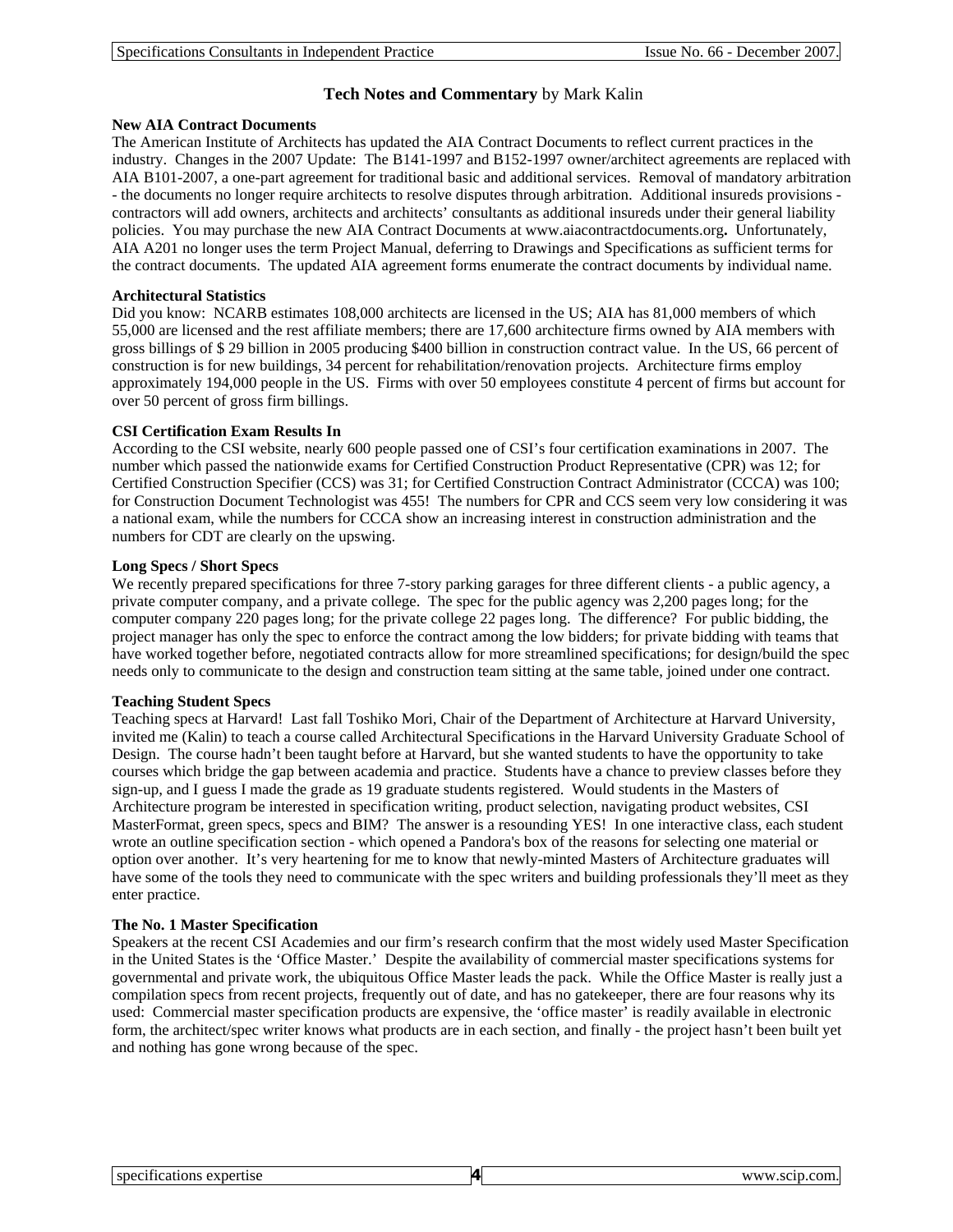## **Specs Downstream**

Who's the first person to use your specs after they are issued? The likely answer is a cost estimator, employed either by an owner, construction manager, contractor or subcontractor. And what is the first thing they do with the spec? We asked several estimators and the responses were very interesting. One design-to-cost estimator just wanted the table of contents from the spec and the schematic drawings. They were preparing a square foot estimate without much detail during schematic design and didn't really need the technical content of the spec. One subcontractor's estimator in a plan room just wanted their section and the drawings. One painting estimator only glanced at the paint section, but looked closely at steel, miscellaneous metals, steel doors and frames, for primers and the extent of shop priming. One construction manager's estimator took the spec, highlighted cost items, and created a spreadsheet for subcontractors. The spreadsheet asked the subcontractor to check yes or no next to each item to indicate if this was included in their bid. Some were temporary facilities items such as scaffolding and construction waste, but others were directly from the spec - submittals for product data and shop drawings, warranties, test results. The spreadsheet also asked the subcontractor which of the specified manufacturers they planned on using, and even asked them to check yes/no next to the tolerances in Part 3 of the spec. One estimator thanked the specifier for including telephone numbers and web addresses in the spec for specialty items. They knew who to call for the major trades, but they appreciated the help when bidding the specialty items. Many times, Google is just of no use.

### **Save Time Drawing Details**

Worried your design team needs help detailing? Many firms rely on standard details developed by technical committees of professional organizations. Some are available in electronic format, others can be 'cut-and-pasted' onto your drawings or referred to by plate or detail number. These are enormous time-savers, and provide the most detailed guidance for your fabricators. Some of the best that you should be using:

Architectural Sheet Meta Manual, SMACN), www.smacna.org

AWI Quality Standards Illustrated by the Architectural Woodwork Institute, www.awinet.org CISCA Ceiling Systems Handbook, Ceilings & Interior Systems Construction Association, www.cisca.org Handbook for Ceramic Tile Installation, The Tile Council of North America, www.tileusa.com Standard Steel Doors and Frames Fact File, Steel Door Institute, www.steeldoor.org Exterior Enclosure Details in AutoCAD, Pace Representatives collaborative website, www.pacerepresentatives.com

### **Your Bid Specs Aren't My Bid Specs**

Ever notice members of the construction team don't speak the same language? Bid specs for the architect are the project manual including the conditions of contract, general requirements and technical sections. Bid specs for the subcontractor are a letter from the general contractor with the list of project conditions and technical requirements they are to bid on. Bid specs for the distributor or manufacturer are frequently a list of the products they propose to supply for installation by others, with their own conditions for delivery and payment. Bid specs for the owner are the specs and conditions they put on their reverse-auction website, waiting until no lower bids have been received for 30 minutes. No wonder that the Construction Specifications Institute is working on a thesaurus, and no wonder why its taking so long.

# **Product Selection versus Specification Writing**

One more time for the record: Fake specs result when product selections are not been made by the design team. When a project goes out to bid or for pricing, the design team has worked for months or years, while the contractor or estimator will only have weeks to understand and price the project. The specifier does their best to prepare comprehensive specifications, but what is the contractor to do when the brick is 'as selected by architect,' or the dock lift capacity is 'to be determined,' or when the metal finish is 'selected from manufacturer's full range of standard, custom, premium and metallic colors.' What's the best way to limit the damage? Take your best guess if need be: Brick at \$600 per thousand delivered and unloaded at the site, 6,000 pound capacity for the dock lift, 70 percent Kynar 500 PVDF in silver metallic color range. Even better, start with the manufacturer's specifications or ARCAT SpecWizard and make the major choices presented. The designer can still make other choices, but the cost and schedule impact will be based on what was specified versus what is required, and not a fake spec.

#### **Specs in the Middle East**

If you're writing specs for projects in the middle east, a few pointers: Usually reference British Standards and not ASTM standards; metric units only; most products are bought regionally - don't specify US manufacturers unless you're including the name and phone of their middle east distributor; plan your margins differently as specs are printed on DIN size paper 8-1/4 inches by 11-3/4 inches; specify code requirements based on the location of the project, such as Wind Loads - Comply with Local Order No. 3 of Dubai Municipality, BS 6399 Part 1, 1995 or CP3: Chapter V: Part 2: 1972, basic wind speed 45 m/sec.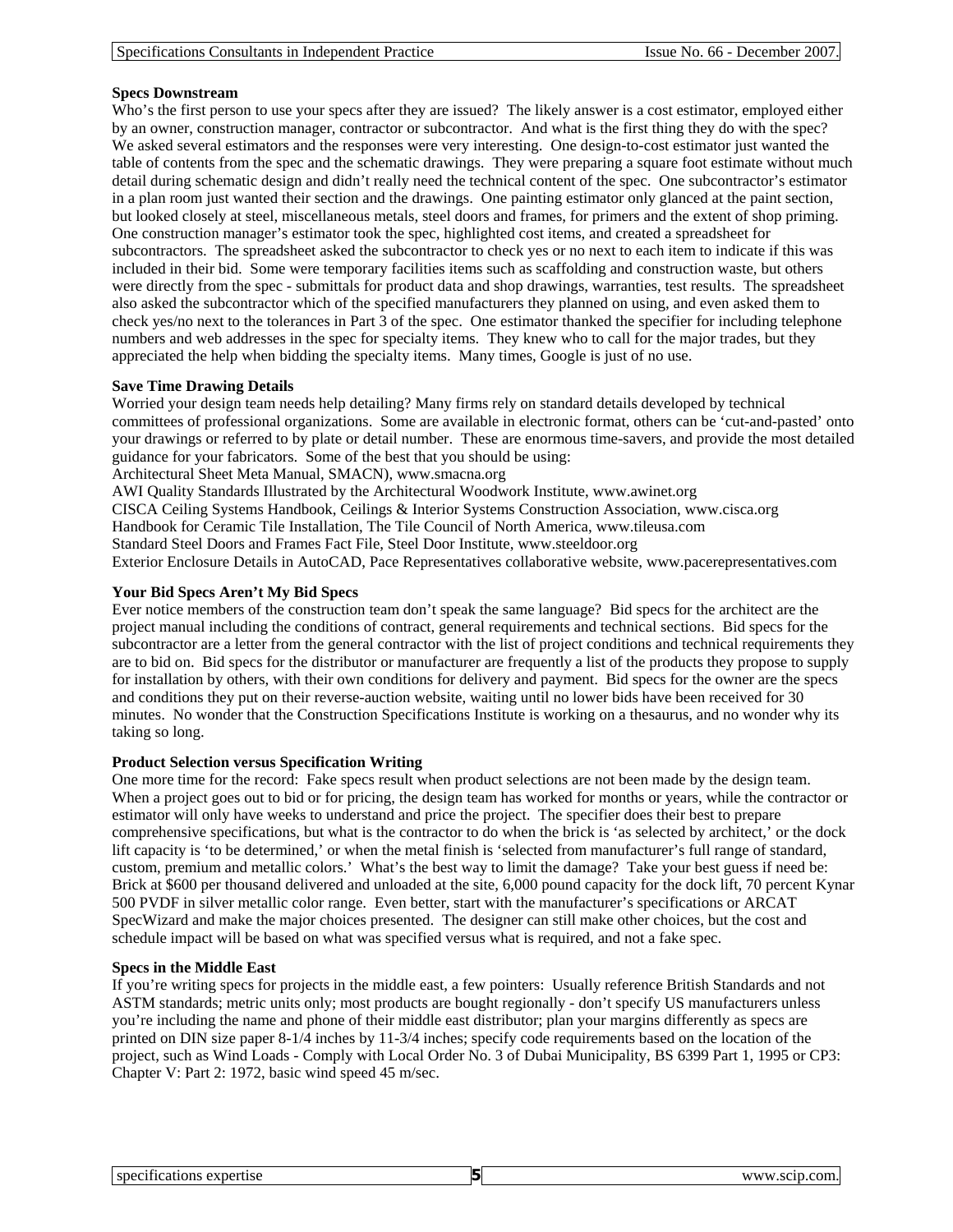# **Streamlining**

## **Eliminate Page Numbering in Table of Contents**

A recent sampling of project manuals from architectural firms and independent specification consultant shows the practice of including the number of pages in each specification section in the table of contents has dropped to less than 10 percent of the firms. One answer is that each section already concludes with 'End of Section' and so it is obvious if a partial section is printed. A more realistic answer is that the spec comes together so quickly before printing; that the extra couple of hours adding the page count to the table of contents isn't worth the effort. No one in the sampling indicated they had ever had a problem leaving the page count out.

### **Eliminate Dates on Standards**

Are you still putting the dates of applicable publications and standards in each of your specification sections? Stop! It's a holdover from the pre-internet era. We strongly agree with AIA MasterSpec, which recommends using the following language in Division 1 (Section 014200, par 1.2B) - "Publication Dates: Comply with standards in effect as of date of the Contract Documents unless otherwise indicated." This eliminates the need to research dates for every project. One architectural firm estimated that they save two days production on every project by not having to constantly update the dates of the standards, and frankly no one in the firm could remember when the date of a standard had caused a problem. Also, the engineering consultants didn't follow the same practice in their specs, so half the battle was won or lost already, depending on your perspective.

# **Organizing Your Library Alphabetically**

As CSI MasterFormat 2004 has come on the scene, architectural librarians are faced with new challenges. Reorganize or stay the same? Remove the 5-digit binder labels, and replace with the new 6-digit numbers? Move some building products to a new division? Ask for duplicate copies of binders when a manufacturer makes products that are classified in different divisions? One practical answer: organize your product binders alphabetically. Kalin Associates spec consultants made the switch when they moved several months ago. "No more scanning the shelves for a binder when we already know the name of the company we're looking for", reports a specifier. Even the reps can find their catalogs now. With sites like ARCAT, Sweet's, and 4specs grouping manufacturers with similar products easily, the old advantage of going to the library shelf to find similar manufacturers is outweighed by the ease of searching when information is alphabetical.

## **PDF Deliverables**

The traditional method for issuing a project spec includes receiving printed copies from each discipline, creating a table of contents, and sending one copy to the printer for duplication and distribution. In many architectural offices, the architectural spec writer or project architect prepares the architectural specifications, and the engineering consultants send Word or PDF files of their specs to save the expense of a courier or overnight shipping. Frequently, the engineering files don't print correctly with the margins or the header/footer not matching the architectural spec, or printing half off the page. Worse, the schedule for printing is imminent and the specifier has no time to request replacement files and spends long hours fixing files. One really good way to streamline this process is to request PDF files only from the engineers. If they aren't right - send an email with the requested changes back to the engineer and remind them the printing deadline is imminent. Usually a corrected file will come back very quickly, saving the architectural specifier time. Even better, assemble and email all the PDF files to the printer, as many copy shops prefer to receive files electronically. This is very typical for printing specs where the architect is not located in the same city as the location of the project. The local printer can distribute to the owner and contractor, saving the expense of shipping heavy documents across the country overnight. One overnight shipping company estimates \$900 million is spent in shipping architectural and engineering drawings each year - ultimately costing owners and architect's budgets more than they expected.

# **Schedules in CSI MasterFormat 2004**

In recent years it has been common to see Section 08000 - Door Schedule and Section 09000 - Finish Schedule in the specs instead of on the Drawings. The schedules are prepared in a word processing file and it is easier to issue them in the spec rather than import the file into a CAD program. With CSI MasterFormat 2004, schedules have a listing in each division, for example Section 08 06 00 is the Door Schedule and Section 09 06 00 is Schedules for Finishes. There is a Section 09 06 00.13 titled Room Finish Schedule, but the firms we know that have switched to MasterFormat 2004 prefer six digits and not eight.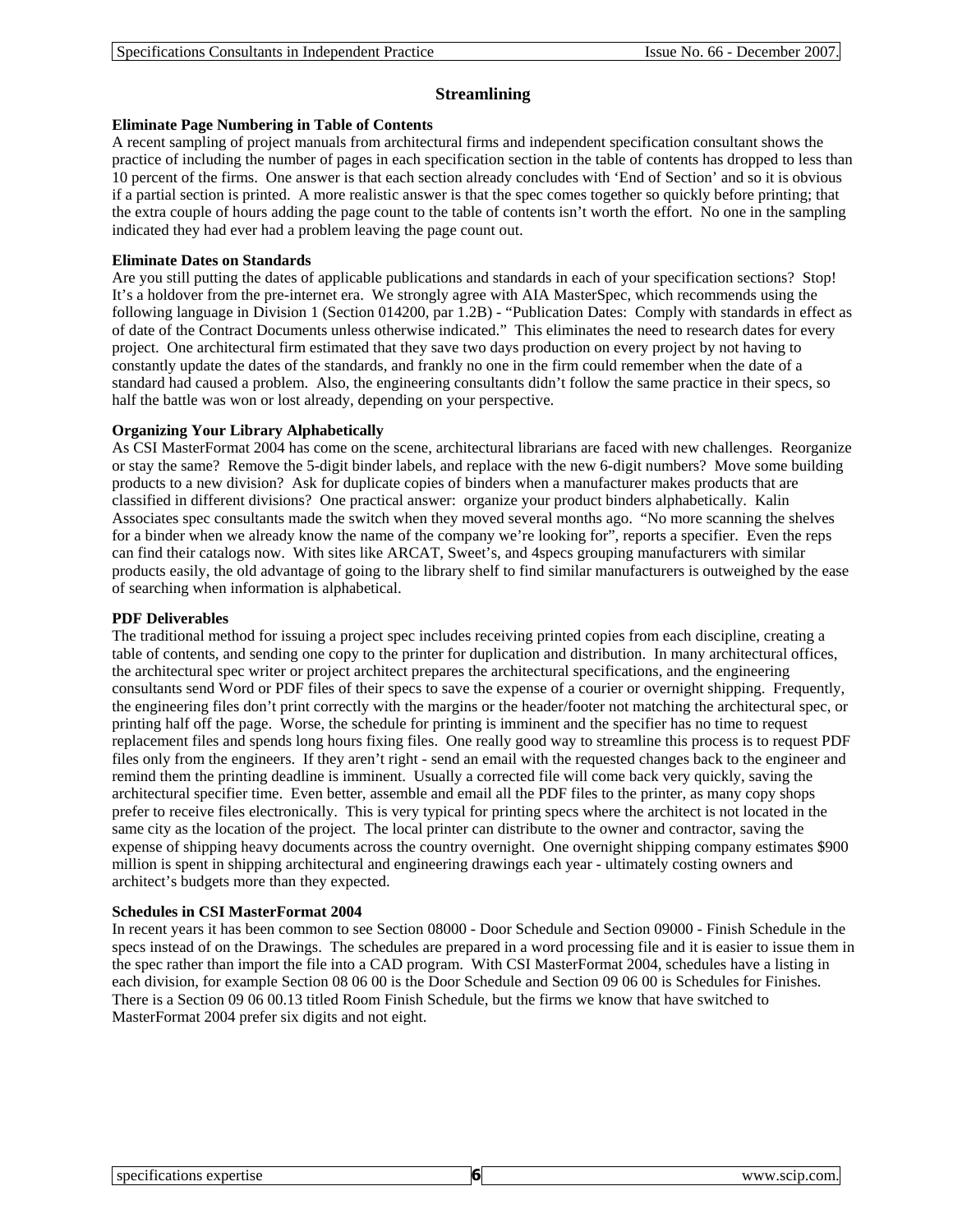## **To Do List** for **Your Project on Hold**

Many projects don't run seamlessly from design through construction. It's not uncommon for a project to go 'on hold' for six months or more. Before putting the project to sleep, create a 'to do' list of outstanding issues. There's almost no chance you'll remember all the details after the project has been on hold for a long time, and new team members may join the project and have to start from scratch. Project meeting minutes won't solve the problem. Save yourself some time by creating a quick "To Do List" and store it with the project files. You could organize the list, but stream-of-conscience writing works as well.

### **Spec File Names**

The computer file name for your specifications can be used to improve your sorting and searching of previous specs. In our practice, a perfect file name is as simple as "08210-Wood Doors" for spec files or "08210rev3.doc" for a file we're working on with a client together. The revision number is advanced one number for each issue. In the first case, we can search for the number or name and when searching throughout different directories, the files sort together. In the second case, the revision number is critical to prevent updating outdated files. If several people are collaborating on updating a file, you can use the 'Track Changes' feature of Word, which will show where the changes have been made. When engineers send us files with their project number first, such as 1006-2006-03300, we have to modify the file name so the document will sort in correct sequence in the project file which may have as many as 150 sections. If you aren't careful how your file sorts in the computer directory, and you email it off to print, the printed copy will likely be out of order.

#### **Spec Directory Names**

If you're keeping track of many projects, we've found sorting your prime directory by client, then project name and then spec issue is the most practical way to do it. The specs are all in one directory, with the names of the client firms in subdirectories, and then with the name of the project in a sub-subdirectory. Within the sub-subdirectory for the project we use 00 for administrative tasks (01-proposals, 02-transmittals, 03-correspondence, 04-email, 05-client comments), then 01 for the first issue of the spec for our sections and 01a for any sections by consultants, 02/02a for the second issue of the spec and so on. This way the files sort properly.

### **MasterFormat 1995 and 2004 Together**

As the transition to MasterFormat 2004 is slow to pick up speed in the Boston area, specification consultants have the problem of maintaining master documents in both CSI MasterFormat 1995 with 5-digits, and CSI MasterFormat 2004 with 6-digits. Three approaches for the specifier: 1) Do nothing, stay with 5-digits, retire or wait until BIM takes over. 2) Put both 5 and 6 digit numbers in each of your master sections while using the MasterFormat 2004 titles. Both numbering systems appear in the section opening, the footer, and in the related work sections. The disadvantage of this system is that you have to edit out one or the other for every project. 3) Same as 2 except use MasterFormat 2004 numbers that end in zero. To change from one system to the other, just drop the final zero, and suffer through the few materials that have changed Divisions. This option doesn't work for site and engineering sections. For a table of contents that shows this approach, email mkalin@kalinassociates.com and ask for the '1995/2004 table of contents.'

#### **Global Workshops vs. Teleconferencing**

You've probably noticed that team meetings are gravitating to two extremes. Many public owners now like Global Workshops, which are team meetings at the midpoint and end of each design phase. The entire team - perhaps as many as 30 people - spend 6 hours going through the project progress with each discipline presenting their work. The difficulty of this approach is that no one needs to be there all day, and if your fee didn't include four or five of these meeting, another level of stress is added. Be sure you understand your meeting requirements when you set your fees. Two other solutions which are gentler on your time, the call-in teleconference and the on-line live meeting: For the call-in teleconference, the architect sends an email to the team with the 800 number and password and a schedule indicating when each team member is to call in to join the teleconference in progress. Instead of spending 6 hours in a global workshop, you may only need to spend 20 minutes in the teleconference. If you want to call in at another time to listen, all are welcome to do so. The disadvantage of this approach is that graphics can't be shared. The solution is to use software like Microsoft Office Live Meeting where the presenter can put graphics and documents on the internet where all may view as they still call in by telephone to the discussion. www.livemeeting.com

#### **View Drawings in Vista**

Microsoft and Autodesk have announced that the first release of Vista includes a viewer for DWF files (the main Design Web Format many firms use). This allows Vista OS users to view DWF files without plug-ins or additional software downloads. Now specifiers, subcontractors, suppliers and others will be able to view documents more easily. Searching in Google for filetype:DWF brings up 206,000 files available in DWF format.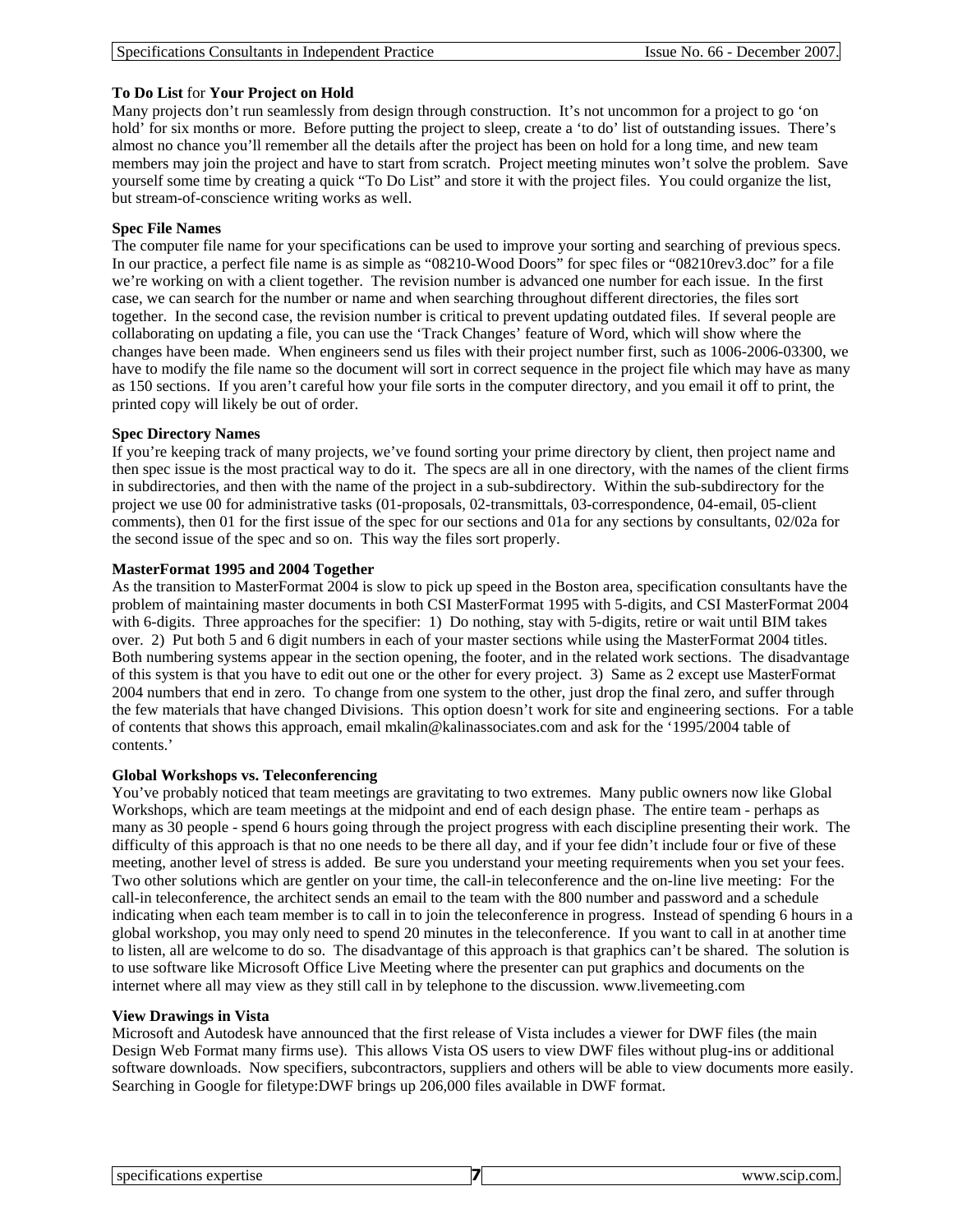### **UniFormat II and PPDs**

The CSI Project Resource Manual recommends a Preliminary Project Description (PPD) be prepared during the schematic design phase of a project, using UniFormat as an organizing tool. As you may know, UniFormat is used by many cost estimating firms as their database as it describes the building elements as entities rather than the materials breakdown typical for MasterFormat. From the UniFormat website: The ASTM E1557 - Standard Classification for Building Elements and Related Site work - UniFormat II provides a common structure linking the building program, specifications, and estimates. Its integration in the design process results in improved communications and coordination among all project participants, an accelerated design, and significantly increased productivity. The classification provides the Project Manager with an essential tool to control project scope, cost, time and quality.

#### **Product Selection versus Specification Writing**

One more time for the record: Fake specs result when product selections are not been made by the design team. When a project goes out to bid or for pricing, the design team has worked for months or years, while the contractor or estimator will only have weeks to understand and price the project. The specifier does their best to prepare comprehensive specifications, but what is the contractor to do when the brick is 'as selected by architect,' or the dock lift capacity is 'to be determined,' or when the metal finish is 'selected from manufacturer's full range of standard, custom, premium and metallic colors.' What's the best way to limit the damage? Take your best guess if need be: Brick at \$600 per thousand delivered and unloaded at the site, 6,000 pound capacity for the dock lift, 70 percent Kynar 500 PVDF in silver metallic color range. Even better, start with the manufacturer's specifications or ARCAT SpecWizard and make the major choices presented. The designer can still make other choices, but the cost and schedule impact will be based on what was specified versus what is required, and not a fake spec.

### **Project Requirement Impact Costs**

Cost estimates for building projects must be based on more than products, quantity and quality. Include the following items in your Summary of Work section if they are applicable to your project to avoid confusion and potential extra costs: Requirements for Sequence of Work, Phasing, and Occupancy; Prior or Concurrent Work by Owner or Others; Existing Site Conditions and Restrictions; Contractor's Use of Premises and Adjacent Facilities; Prepurchased and Preordered Items; Owner Furnished and Owner Installed Items; Owner Furnished and Contractor Installed Items; Special Mock Ups; Related Future Work; Reference Drawings and Reports; Owner's Building Standards; Anticipated Agreement Form.

#### **Reviewing Owner's Contract Language**

As specifiers, we are often asked to review the owner's general conditions documents. It's a fine line, as we are not attorneys and do not offer legal advice. However, common sense dictates that the specifier comment on items which impact the architect's ability to manage the project. Four examples from the owner's general conditions from a recent project.

 Do not list the "instructions to bidders, bid forms, and bid bond" as part of the contract documents. These are precontract documents and I believe they are not applicable once a contract is signed. The CSI Manual of Practice suggests the same approach.

 Do not mandate that specifications always take precedence over plans. Consider language such as "Technical Specifications and Plans shall be considered complimentary, and the Architect will make a determination as to priority if discrepancies, conflicts or omissions are discovered." It is a very bad idea to make the drawings or specs always govern over the other. The AIA A201 General Conditions follows this approach.

 Do not backcharge the contractor for the architect's review fees unless you mean it. The contract stated that the Owner would backcharge the Contractor for the Architect/Engineer's hourly rate for review of submittals if the first submission is rejected. If this approach is established, the Contractor should know the rates they will be charged, and the architect's shop drawing stamp should clearly distinguish the action of 'revise and resubmit' from 'rejected.' It is normal for shop drawings for major items of the work to go back and forth several times before final acceptance.

 Do not ask the architect to sign the "As-Built Drawing Review Log" weekly. If this approach is established, there will need to be enough architectural fee for a close enough examination of this type of critical document for 'approval.'

# **CATNIP Method for Product Selection**

Overheard at the Building Science Forum a new acronym for product selection: CATNIP, the Cheapest Available Technology Not Involving Prosecution. Has it come to that?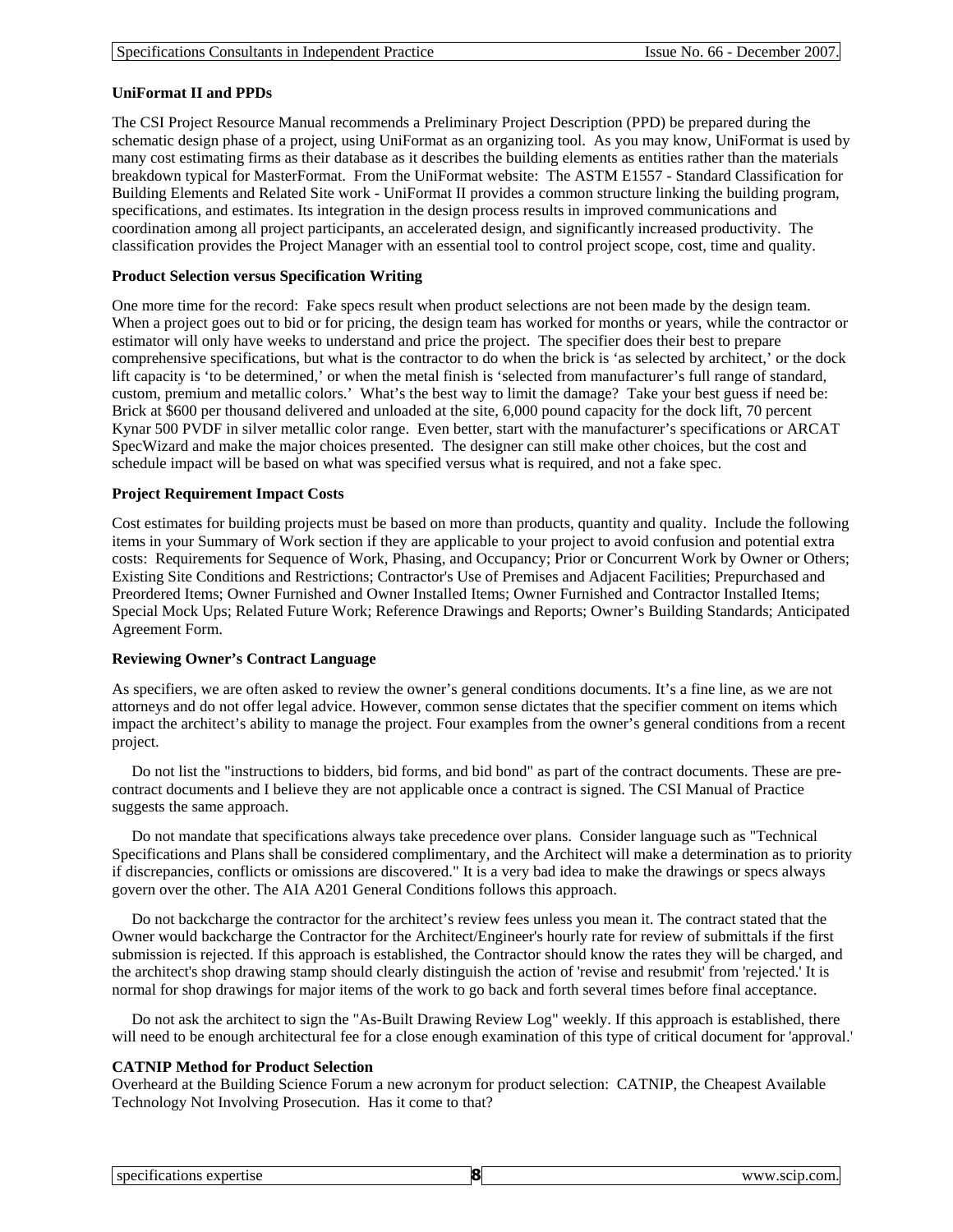### **Building Science**

### **BETEC, a New Technical Resource**

The Building Enclosure Technology and Environment Council (BETEC) is a council of the National Institute of Building Sciences (NIBS) and promoted by the American Institute of Architects. BETEC is intended to foster effective cooperation among public and private interests seeking energy efficient and environmentally responsible homes and buildings. Over a dozen new AIA/NIBS-BETEC chapters have organized around the country in the past two years, with architects, engineers, and those interested in building performance meeting monthly to discuss technical issues of the day (Boston, Philadelphia, Pittsburgh, Dallas, Seattle, Washington, Chicago, New York, St. Louis, San Francisco, Minneapolis and more). In Boston, the monthly meeting, attended by 25 people, begins with a business meeting and is followed by a speaker, pizza, and lots of networking. A membership application form is available at www.nibs.org, or you can contact your local AIA component for meeting times. (Most chapters do not require you to be a member to attend.)

### **Building Science Forum**

Held in Syracuse NY in early September last year, experts from over 10 countries around the world discussed issues on research on building physics, and building science applications. Of note for specifiers was the breadth of the research based in laboratory and real-world applications and practical guidelines for specifying the building exterior, including a new Division 1 specification for Commissioning the Building Envelope developed by Kevin Knight of KTS Building Services Group and Mark Kalin of Kalin Associates. Presented papers are available at the National Institute of Building Sciences website, for the Building Enclosure Technology and Environment Council, www.nibs.org/betecactivities.html. At this website you may also subscribe for free to the new Journal of Building Enclosure Design.

### **Building Enclosure Conference**

The push to green and sustainable design in our buildings is closely coupled with the science and technology of how people and buildings work. Organized by Building Enclosure Council National Research Coordinating Committee in collaboration with Heat Air and Moisture Research Coordinating Committee, The Building Enclosure Technology and Environment Council and the U.S. Department of Energy's Oak Ridge National Labs announce the first biennial international Conference on Building Enclosure Science and Technology, which will take place June 11–12, 2008, at the Minneapolis Convention Center. The conference will present two tracks: 1 - Bugs, Mold, and Rot IV: Do We Know What We Don't Know about Fungal Growth, Corrosion, and Decay in Building Materials? and 2 - Energy Efficiency in Buildings: Where Are We and Where Should We Be Going? For more information or to submit an abstract, contact Pat Cichowski of the Building Enclosure Technology and Environment Council (BETEC) National Institute of Building Sciences 1090 Vermont Avenue NW Washington, DC 20005-4905 202-289-7800

#### **US DOE Funds Air Barrier Research Testing Facility**

The US air barrier industry is one with potential for exponential growth and the ASHRAE Standard 189P listed above includes the requirement for an air barrier in an exterior wall assembly. However the industry needs to ensure that materials and installation practices will produce an air barrier system that will perform as intended. ABAA announced this month that a 3-year joint research project involving the US Department of Energy, Oak Ridge National Laboratories, and the Air Barrier Association of America is being undertaken. Multiple wall types will be constructed to not only demonstrate the effectiveness of air barriers buildings, but will serve as a technical backup of air barrier performance. It will also provide the technical data required by DOE in order to fully support the inclusion of air barriers in building codes.

# **NSF Grant Guidelines Updated**

Looking for grant money from an agency with \$5.9 billion to give? The NSF Proposal and Awards Policies and Procedures Guide has been updated effective June 1, 2007. For your copy search on-line for Document NSF 07-140. The National Science Foundation (NSF) is an independent federal agency that supports fundamental research and education across all fields of science and engineering, with an annual budget of \$5.91 billion. NSF funds reach all 50 states through grants to nearly more than 2,000 colleges, universities, K-12 school systems, businesses, informal science organizations and other research organizations throughout the US. Each year, NSF receives about 40,000 competitive requests for funding, and makes nearly 10,000 new funding awards. The NSF also awards over \$400 million in professional and service contracts yearly. More info at www.nfs.gov.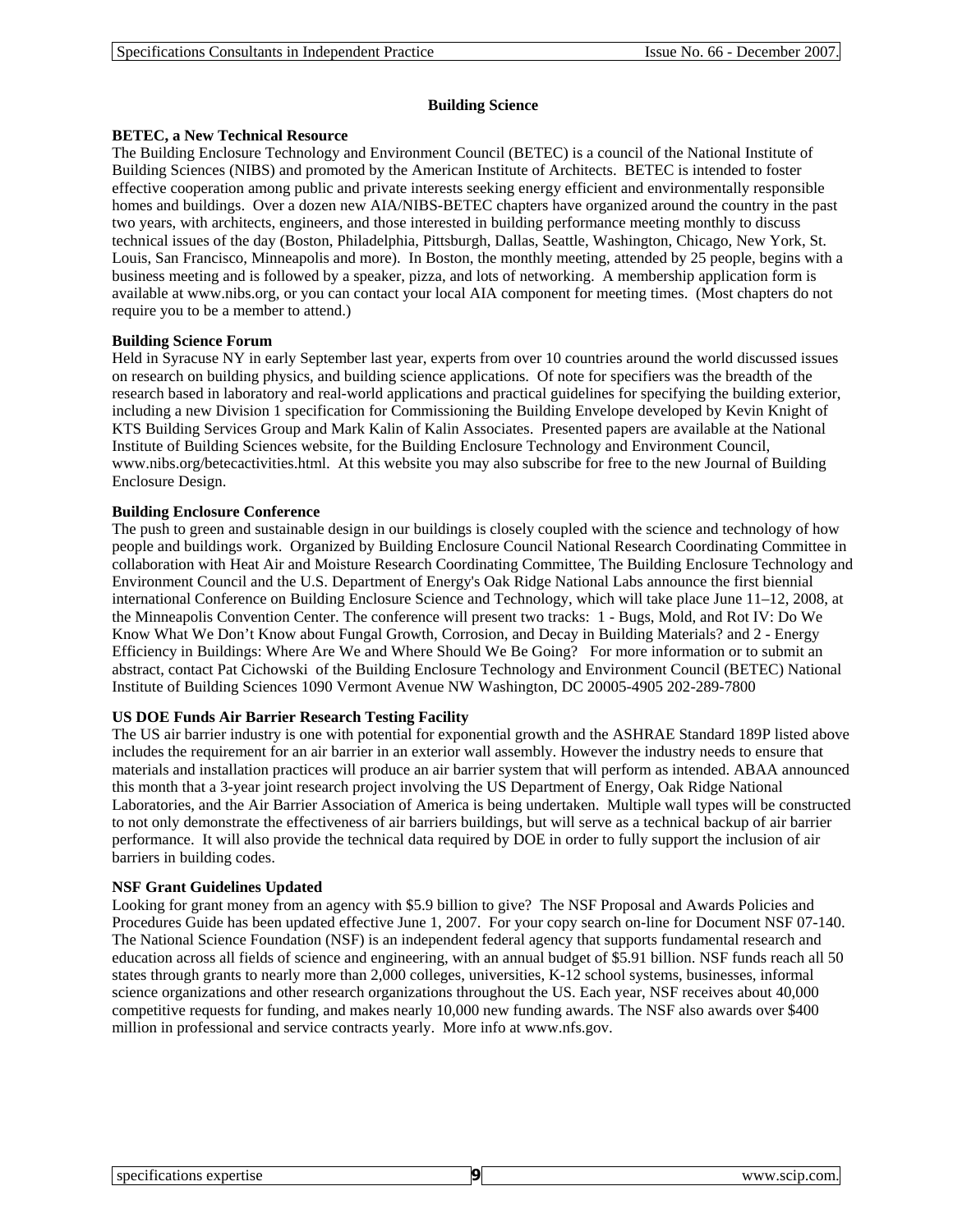# **ASHRAE and USGBC Developing Green Building Standards**

ASHRAE, the 50,000 member organization of engineering professionals and the US Green Building Council have proposed a new standard 189P that will provide minimum guidelines for green building practices. Although USGBC and ASHRAE seem unlikely partners, the key advantage to improving building performance is that ASHRAE standards are frequently incorporated in building codes, and compliance will be mandatory in those areas. The standard is nearly complete and has been released for public review and comment. Comments will be accepted through July 9, 2007 at www.ashrae.org/publicreviews. As background, the standard is being developed by the American Society of Heating, Refrigerating and Air-Conditioning Engineers (ASHRAE) in conjunction with the Illuminating Engineering Society of North America (IESNA) and the U.S. Green Building Council (USGBC) and will be the first of its kind in the United States. Standard 189P (Standard for the Design of High-Performance Green Buildings Except Low-Rise Residential Buildings) will provide a baseline for sustainable design, construction, and operations in order to drive green building into mainstream building practices. It will apply to new commercial buildings and major renovation projects, and will address key areas of performance including energy efficiency, greenhouse gas emissions, sustainable site selection, water usage, materials and resources, and indoor environmental quality.

# **ASHRAE Updates Residential IAQ Standard**

The 2007 version of the American Society of Heating, Refrigerating and Air-Conditioning Engineers (ASHRAE) residential indoor air quality standard is now available. ANSI/ASHRAE Standard 62.2-2007, Ventilation and Acceptable Indoor Air Quality in Low-Rise Residential Buildings, is the only nationally recognized indoor air quality standard developed solely for residences. It defines the roles of and a minimum requirement for mechanical and natural ventilation systems and the building envelope intended to provide acceptable indoor air quality in low-rise residential buildings and is written in enforceable mandatory (code) language. Changes to the standard from the 2004 version include application of exceptions based on climate map zones vs. degree-day based, making it easier to apply the standard; inclusion of a new technology of condensing dryers that do not have an exhaust flow like traditional dryers; and a change in requirements for testing and rating ventilation fans. The cost of Standard 62.2-2007 is \$39 (\$32, ASHRAE members) or visit the ASHRAE Bookstore at http://www.ashrae.org/publications/page/1279.

### **Building Envelope Design Guide Expanded**

The National Institute of Building Sciences (NIBS) under guidance from the Federal Envelope Advisory Committee has expanded their comprehensive guide for exterior envelope design and construction for institutional / office buildings. The Envelope Design Guide (EDG) is continually updated through the Building Enclosure Councils (BECs). See the chapters on the web link listed below for design guidance on below grade systems, wall systems, fenestration systems, roofing systems and atria systems, at http://www.wbdg.org/design/envelope.php

#### **R-7.1 Equals R19 for Insulation**

Continuous Insulation Outboard of Metal Studs Provides More Equivalent R-Value; R7.1 equals R19. Excerpted from ASHRAE/IES 90.1-1989 - Energy Efficient Design Of New Buildings Except Low-Rise Residential Buildings, American Society Of Heating, Refrigerating And Air-Conditioning Engineers, Inc. ASHRAE uses a correction factor for the insulating value of insulation located in the cavity of steel studs when compared to continuous insulation outboard of the metal studs. For example, a 1.4 inch thick layer of continuous extruded polystyrene insulation outboard of metal studs provides the equivalent insulation of 5.5 inches of insulation in the stud cavity because of the thermal bridging of the metal studs. From ASHRAI 90.1 Table 402.1.2.1B: Parallel Path Correction Factors-Metal Framed Walls with Studs 16 GA or Lighter. The following list shows the size of member and spacing, then the Rvalue in the stud, the correction factor, then the equivalent R-value of insulation outboard of the stud:

2 X 4 at 16 O. C.; R-11 0.50 R-5.0; R-13 0.46 R-6.0; R-15 0.43 R-6.4 2 X 4 at 24 O. C.; R-11 0.60 R-6.6; R-13 0.55 R-7.2; R-15 0.52 R-7.8 2 X 6 at 16 O. C.; R-19 0.37 R-7.1; R-21 0.35 R-7.4 2 X 6 at 24 O. C.; R-19 0.45 R-8.6; R-21 0.43 R-9.0 2 X 8 at 16 O. C.; R-25 0.31 R-7.8 2 X 8 at 24 O. C.; R-25 0.38 R-9.6

#### **Links You'll Like**

www.wbdg.org (national whole building design guide) www.etsy.com (buying and selling all things handmade) www.justcurio.us (answer a question, ask a question, just for fun)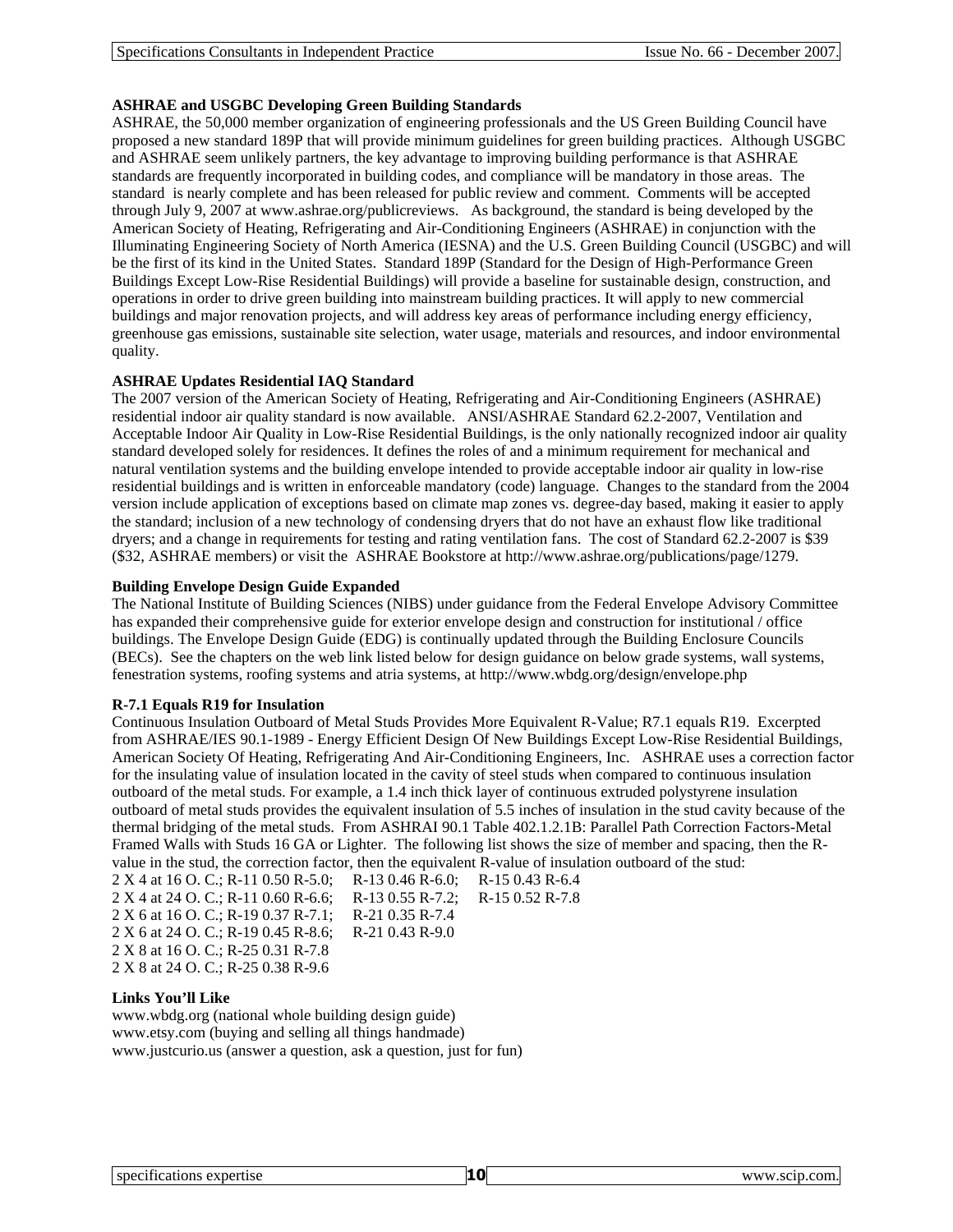## **Specs and the Law**

## **Courts and the Interpretation of Specs**

Gerald Katz of Katz & Stone LLP in Vienna, VA continues to hone his terrific presentation skills. The two reasons specification fail: First, if the spec is technically defective. Second, if they are ambiguous and ultimately found to be legally unenforceable. Do you know the legal principles affecting specs (summarized by Mark (not a lawyer) Kalin): The Spearin Doctrine - 1918: The owner's specs (and those prepared by the architect for the owner) impliedly warrant that if the contractor followed the specs, the resultant product will not be defective or unsafe; and if the resultant products proves defective or unsafe, the contractor will not be liable for the consequences. Note: The Spearin Doctrine does not apply to performance specs. Robins Maintenance Inc vs. US - 2001: If the bidder was aware of a defect while they were bidding, they can't make a claim later based on the defect - i.e. they have a responsibility to submit a proper bid. Brunswick Construction vs. Nowland UK - 1974: If a defect is within the normal knowledge of a contractor, they have an obligation to identify the defect. And then there are the six rules of interpretation of documents, applicable to specs and all documents:

- 1. The Whole Agreement: Consider the whole, not just a part.
- 2. Specific Controls General: Specific provisions take priority over those which speak only in general terms.
- 3. Trade Custom, Practice and Usage: Conflicts or ambiguities can be resolved by info not in the documents.
- 4. Practical Interpretation: The more practical interpretation is the more likely.
- 5. Construction Against the Drafter: Ambiguities are frequently interpreted against the preparer of the agreement.
- 6. The Written Portion Controls over the Printed Portion: In the event of conflicts between hand-written or typed insertions on a contract form and the preprinted form, the hand-written or typed provisions govern.

Mr. Katz's Conclusion: Get it right the first time - avoid ambiguities, contradictions and conflicts. "Drafters (of documents) should be familiar with and take into account the rules that courts will employ to interpret any defects or ambiguities in their specifications, in order to produce contract language that is more likely to hold up in litigation."

### **Division 01 - General Requirements**

The original intention of CSI MasterFormat Division 01 "would create a convenient place for instructions to the Contractor that could not logically be placed anywhere else." A location for "common denominators" which apply to all other sections. I suppose we all have memorized the first sentence of Par. 3.12.7 of AIA A201-1997: "The Contractor shall perform no portion of the Work for which the Contract Documents require submittal and review of Shop Drawings, Product Data, Samples or similar submittals until the respective submittal has been approved by the Architect." i.e. STOP with the fuzzy language on the shop drawing stamps about accepting or reviewing or taking no exception - its all moot. And remember, submittals are not contract documents, are not used to make changes in scope of project or intent of contract documents, and not used to request or imply substitutions or to otherwise make changes in project requirements. Need a good substitution request form? Use the forms on the CD with the CSI Project Resource Manual.

# **Proprietary Products for Public Projects**

Manufacturers and designers frequently push for proprietary specifications. Working with the private owner and designer, products are frequently specified on a proprietary, no-equal basis. However for public construction projects it is problematic to avoid the issue of 3-equals. An excellent review of the issues was published by the Office of the Inspector General of the Commonwealth of Massachusetts. Although the report was published a few years ago (2003) it highlights the applicable laws, the value of competitive specifications, several Massachusetts Appeals Court Interpretations of the Law, and even recommended language for a non-collusion form in the designer's contract. The message to specifiers is not to prepare fake specs or proprietary specifications that eliminate competition without stating the intent. All states have a process whereby an agency can approve the selection of a proprietary product.

An example from the report: "The municipality specified that the school building roof had to be a certain color that was available from only one manufacturer. The municipality was not able to produce written justifications for this technical requirement. By including technical requirements that only one manufacturer could meet, the specifications effectively eliminated competition; without written justification, the proprietary specifications were unlawful." Editor's Note: ARCAT specifications are always proprietary and list the real options available from the manufacturer for each product. This eliminates fake specs and makes it clear what choices the specifier has made. A potential competitor would need to meet the specified requirements. In our experience, most manufacturers don't mind applesto-apples competition - its the concealed proprietary specs that are the problem. For a copy of the full 9-page in PDF format, email mkalin@kalinassociates.com and ask for the 'proprietary spec report.' If you have similar documents, please send them along to us.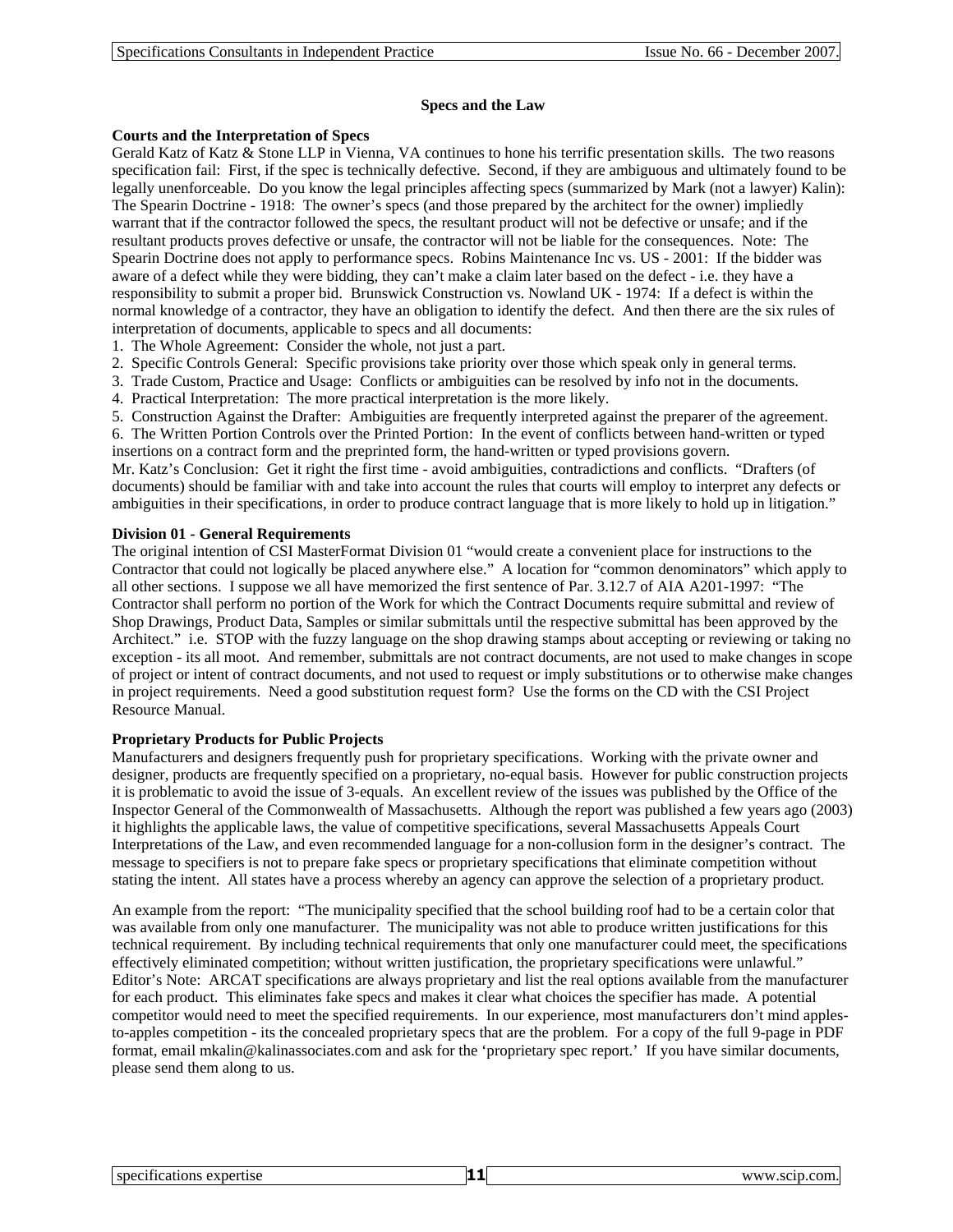## **Distributing Electronic Files**

Seems that everyone is distributing electronic drawings files these days. Certainly as backgrounds from the architects to the engineers, and frequently as reference documents to contractors. Most firms charge the cost of distributing the documents to the owner as a reimbursable expense, with a legal disclaimer from the recipient indemnifying the architect. Selling copies to the contractor is bad business as goods fall under different liability protection than do services. Good reason for the indemnification - different software versions and different plotters can produce unexpected results. More importantly, when a contractor receives an electronic file, they expect that it is up to date with all the addenda and change orders incorporated. As many design firms don't keep their electronic files up-to-date with change orders (why would they), we've heard of several cases where shop drawing submittals were rejected, even materials that have been fabricated incorrectly and rejected at the jobsite - at great expense!

#### **Free Advice on Disclaimers on FTP Sites**

An architect told us that their revisions to our specifications were on their website in their FTP area, and asked us to download them from that location rather than by email. The problem was the disclaimer to access their site said the following: These computer files are provided to you with the understanding that you agree to accept these files, posted in the indicated FTP site, without any warranties, guaranties and/or other representations of any nature concerning the accuracy and/or completeness of any information described and/or depicted therein. Our Firm will be held harmless with respect to any claims, costs and/or liabilities arising out of or relating to the accuracy and/or completeness of any such information. These terms are binding upon any third parties to whom these electronic files are distributed, and their names shall be provided to Our Firm upon distribution. Use of this FTP site constitutes agreements with the terms given above. Click here to access the site: I agree to the above terms. The terms on the FTP site were very different terms than the terms of our contract for services, and we had two options to respond. The first was to ask, under the terms of their disclaimer, that the architect only send us changes that were accurate and complete so we could do our work, and we would wait until they did - and then they would never hire us again. The second and more practical approach was to send them the changes with a note in the email stating that we were providing work under the terms of our original agreement which were not modified by the disclaimer on their FTP site.

### **Schedule of Building Elements**

If you're anticipating collaborating with a British architect, expect minor difficulties with language but more significant problems with their Schedules of Building Elements. The schedules are a combination of partition type descriptions and wall assemblies, often in great detail including trade names of manufacturers and drawing references. While helpful and wonderfully thorough, recent experience suggests they pose a problem to their U.S. architectural team and U.S. subcontractors as many of the Building Elements are a combination of the work of many trades. The solution of let-the-spec writer-sort-it-out adds more confusion, as then the British architects have trouble verifying each material landed in the right specification. On three recent projects, the Schedule of Building Elements was retained in two, and used only for reference in the third. And the English language? Aluminium is aluminum, timber is wood, ironmongery is hardware, render is plaster, mild steel is all steel except structural, skirting is wall base, and a welted roof is a standing seam roof.

#### **British Common Arrangement of Sections**

Specs are organized differently around the globe. Writing specs for projects in England? Use their Common Arrangement of Work Sections (CAWS) to define an efficient and generally acceptable arrangement for specifications and bills of quantities for building projects. The system consists of a set of detailed work section definitions, all within a classification framework of Groups and Sub-groups. The CAWS classification organized specs down to the level of work section titles forms one of the fifteen tables of the Uniclass classification scheme. From the system description: The detailed work section definitions form the largest and most important part of the document. Different titles often mean different things in different industry documents and to different groups of people. The detailed definitions are provided in order to reduce needless variations and conflicts between documents and even within the same document. In practice this means concentrating on the boundaries to ensure that gaps and overlaps between sections are eliminated. CAWS includes about 360 work sections. They are derived from close observation of current practice, following the pattern of sub-contracting in the industry. The primary factors which influence and define these work groupings are the responsibility for design and performance and methods of working, related to subcontract practice. Available from the RIBA Bookstore at www.ribabookshops.com for 35 pounds plus shipping.

#### **Acronym Finder**

Ever get lost in the array of acronyms in specifications? ASTM, ANSI, AWI, NOFMA, WWDA, UL, FM, and on and on. Try www.acronymfinder.com and www.ncarb.org/Forms/acronyms.PDF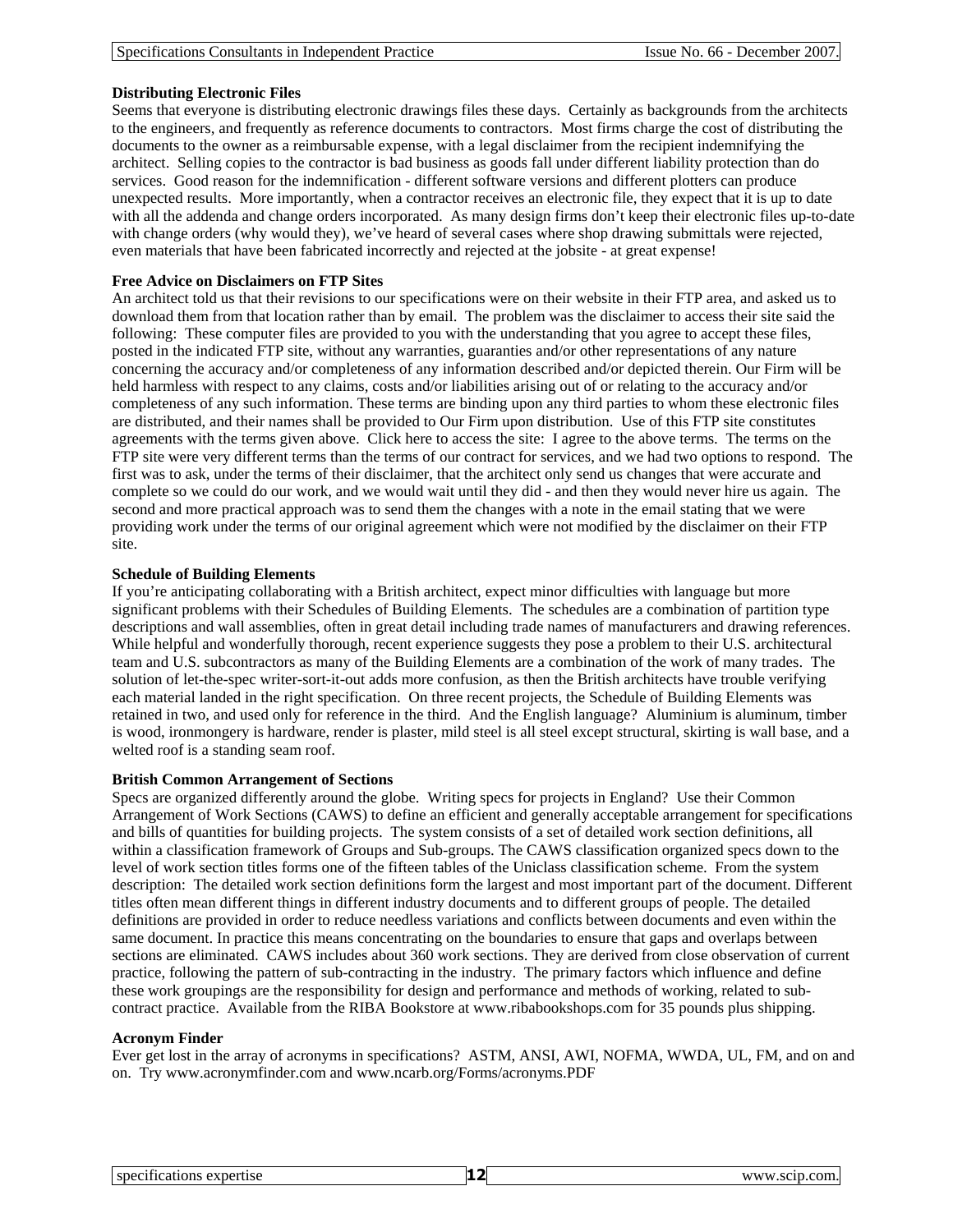## **Industry Updates**

## **Updated Tile Standards**

Many specifiers have a copy of the TCA Handbook for Ceramic Tile Installation handy. If you're using an older edition, time to get the 2008 new copy from the Tile Council of North America (yes - they changed their name) at www.tileusa.com for \$9., or even their new 2008 CD-ROM version with hyperlinks to ANSI A108/A118/A136.1 standards for \$15. However the hyperlinks are to the 1999 ANSI standards, and not the current 2005 standards (what were they thinking?). The CD-ROM has CAD files for the installation diagrams we've become familiar with but as specifiers we haven't seen any architects use them yet.

## **New Marble Website**

The Marble Institute of America has updated their website for stone info, www.marble-institute.com. Lots of technical bulletins, videos, even a locator directory for residential stone fabricators/installers and commercial contractors/installers. Discounted prepublication orders are being accepted for their Dimension Stone Design Manual Version VII.

### **MBMA Manual Updated**

The Metal Building Manufacturers Association has just issued a new edition of their Metal Building Systems Manual. Updates include revisions to the International Building Code for 2006, and is a great resource if you work with metal buildings. The manual is more than 600 pages long and includes a fully interactive and searchable CD with metal roof details in AutoCAD format. The price is \$249. More info at www.mbma.com

### **New AAMA Coating Standards**

Performance standards for coatings on fiber-reinforced building components such as windows, doors and skylights have been in development for many years and have now been balloted successfully through the AAMA standards process. Three new standards have been developed by the American Architectural Manufacturers Association (AAMA): AAMA 623, Voluntary Specification, Performance Requirements and Test Procedures for Organic Coatings on Fiber Reinforced Thermoset Profiles; AAMA 624, Voluntary Specification, Performance Requirements and Test Procedures for High Performance Organic Coatings on Fiber Reinforced Thermoset Profiles; AAMA 625, Voluntary Specification, Performance Requirements and Test Procedures for Superior Performance Organic Coatings on Fiber Reinforced Thermoset Profiles. AAMA 623-07 applies to basic coatings, AAMA 624 to higher performing coatings, and AAMA 625-07 to the highest performing coatings. For more information www.aamanet.org

#### **Key-To-Metals Database**

If research into the use and availability of metals is important to your designs, the Key-to-Metal comprehensive database for steel and non-ferrous metals may be of use. The Key to Metals Group is focused on collecting steel standards from all over the world, analyzing and combining international steel standards, cross-references and material properties, providing free technical support in questions related to metal properties, collecting, analyzing and processing all other relevant materials such as manufacturing specifications and specialized literature. Support is available in English, Chinese, Spanish, German, French, Italian, Arabic and Japanese. Check out www.key-tometals.com.

# **Free Firestopping Manual of Practice**

The Firestop Contractors International Association (FCIA) is offering a free copy of their Manual of Practice for free to architects, specifiers, fire marshals and building officials (other pay \$895.) while supplies last. FCIA also publishes Life Safety Digest, and free subscriptions can also be requested through Bill McHugh at the email address following. To get your free copy of the FCIA Manual of Practice and to request a subscription to Life Safety Digest, email FCIA through billmchugh-jr@worldnet.att.net If you're looking for their generic firestopping specs in either Word, PDF or rtf format, go to http://fcia.org/articles/spec07840.htm

#### **Carpet Recycling**

Carpet doesn't belong in landfills. Hopefully you know about the Carpet America Recovery Effort (CARE) which is a joint industry-government effort to increase the amount of recycling and reuse of post-consumer carpet and reduce the amount of waste carpet going to landfills. CARE was established as a result of a Memorandum of Understanding for Carpet Stewardship (MOU), a national agreement signed by members of the carpet industry, representatives of government agencies at the federal, state and local levels, and non-governmental organizations.www.

Visit www.carpetrecovery.org to locate carpet reclaimers in your local project area and determine their reclamation procedure requirements. Over 300 million pounds of carpet have been diverted from landfills since 2002.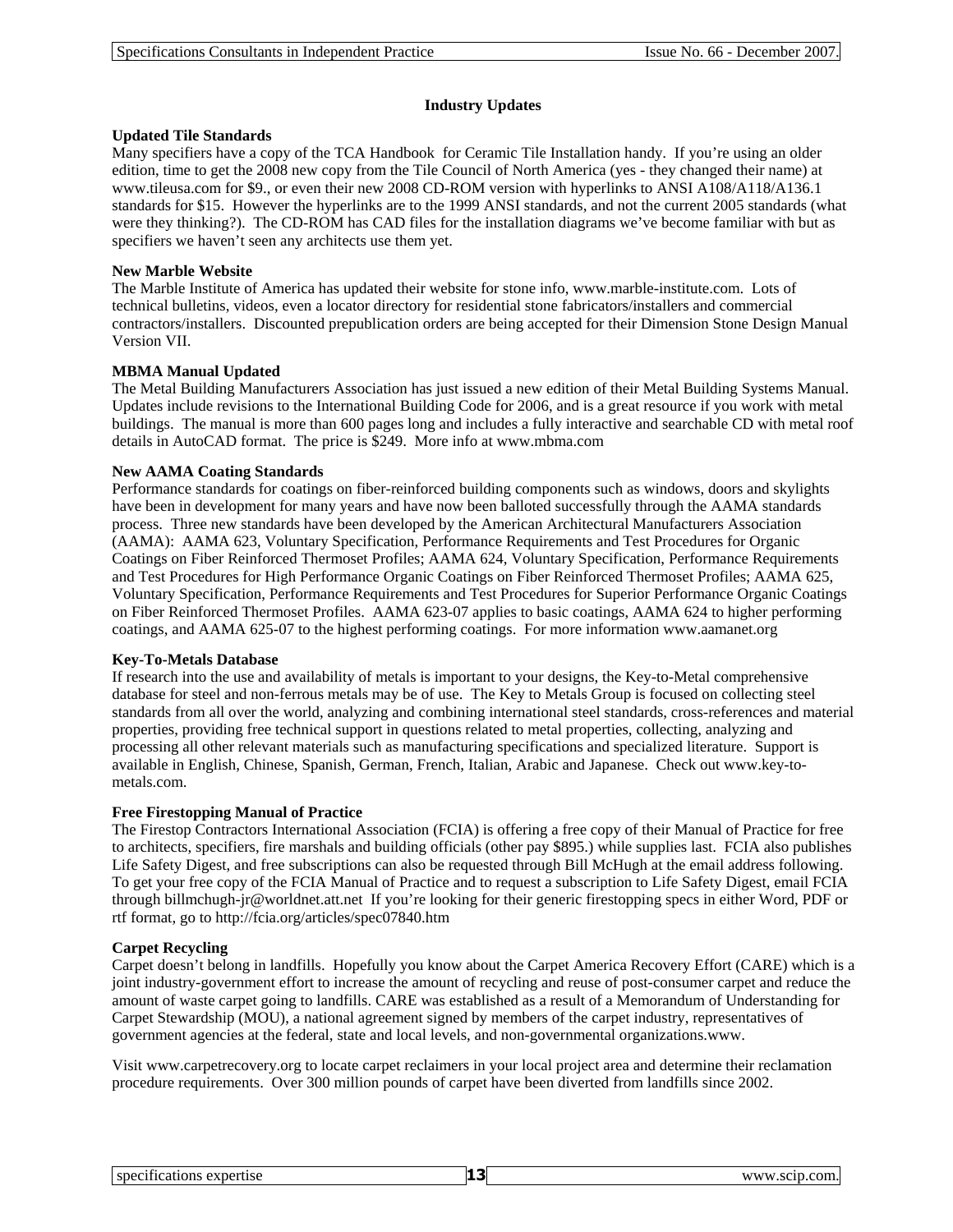## **Sealant Report Update**

ASTM has just published STP 1488 - Durability of Building and Construction Sealants and Adhesives, 2nd Edition. The document includes twelve peer-reviewed papers which cover the latest information, gained from laboratory research and field work, on sealant and adhesive durability and the development of new products and test methods. Topics cover: Factors Influencing the Durability of Sealed Joints and Adhesive Fixations; Durability Studies of Sealants and Adhesives; and Development of New Test Methods and Performance Based Specifications.. For specifications, standards development proposals include a practical method to evaluate the fatigue properties of structural silicone glazing adhesives; a novel testing method to study weatherability of construction sealants; the use of optical imaging and an image analysis system to assess surface changes induced in sealants by outdoor weathering and more. The document is available for \$55 from ASTM.org.

## **AAMA Standard for Self Adhering Flashing Updated**

Just released is AAMA 711-07, a voluntary specification covering self adhering flashing, released by the American Architectural Manufacturers Association (AAMA). According to John Lewis, AAMA technical director, the revamped 22-page document, first published in 2005 and titled Voluntary Specification for Self Adhering Flashing Used for Installation of Exterior Wall Fenestration Products, includes several updates. This specification establishes the test methods and minimum performance requirements for self adhering flashing products that are used around the perimeter of exterior fenestration products. It also provides a method to determine the minimum width of the flashing products and to evaluate the influence of the environmental factors on the installation of self adhering flashing products applied under typical field conditions, per Lewis. The Voluntary Specification for Self Adhering Flashing Used for Installation of Exterior Wall Fenestration Products is available through download, CD or paper copy at a cost of \$16.00 for non-members and \$8.00 for members, or from the AAMA Bookstore http://www.aamanet.org/general.asp?id=45

### **Free Help with Steel Questions**

Five experts on steel answer the free tech hotline at the American Institute of Steel Construction. If you have any questions on steel, including product selection, detailing, fabricating and marketing, call 866-ask-aisc or email solutions@asc.org

### **WIC is WI**

Formerly known as the Woodwork Institute of California (WIC), the renamed Woodwork Institute (WI) serves Oregon, California, Nevada, and Arizona. The Woodwork Institute's mission is to provide standards and quality control programs for the architectural millwork industry through their Manual of Millwork, Certified Compliance, and Monitored Compliance Programs, and to promote quality craftsmanship and design through an Awards programs. www.wicnet.org

# **FM Global Revises Roofing Requirements**

If the building you are designing or specifying is insured by a Factory Mutual affiliated insurance company, your new roofing design and specs must change. In response to losses caused by hurricanes, FM Global has updated their Loss Prevention Data Sheet 1-29 "Roof Deck Securement and Above Deck Roof Components" to tighten the perimeter and corner securement requirements for adhered roofing assemblies over steel or concrete decks where the insulation is mechanically attached. Datasheet 1-29 is available from their website, www.fmglobal.com, or you can contact your local roofing company representative.

#### **FM Requires Firestops in Cavity Walls**

"For exterior cavity wall construction, fire stops must be continuous from the inner face of the masonry veneer to the outer face of the interior gypsum board or CMU." If your project will be insured by a companying requiring compliance with FM recommendations, note the following requirement for firestopping in exterior cavity walls. "If the building will utilize cavity wall construction, it is preferable that noncombustible insulation is used. Other acceptable types would include FM Approved insulation for the application to be used or FM Approved metal sandwich panels. If insulation is exposed such as within a cavity wall, then design and install horizontal or vertical fire stops arranged to limit the insulation areas to approximately 2000 sq. ft. Other construction features such as windows or wall breaks would also be considered to limit fire spread. Fire stop materials such as foam glass, solid web wall studs, etc., can be used however they should be submitted to FM Global for review with specific notations referencing their purpose. Fire stops must be continuous from the inner face of the masonry veneer to the outer face of the interior gypsum board or CMU."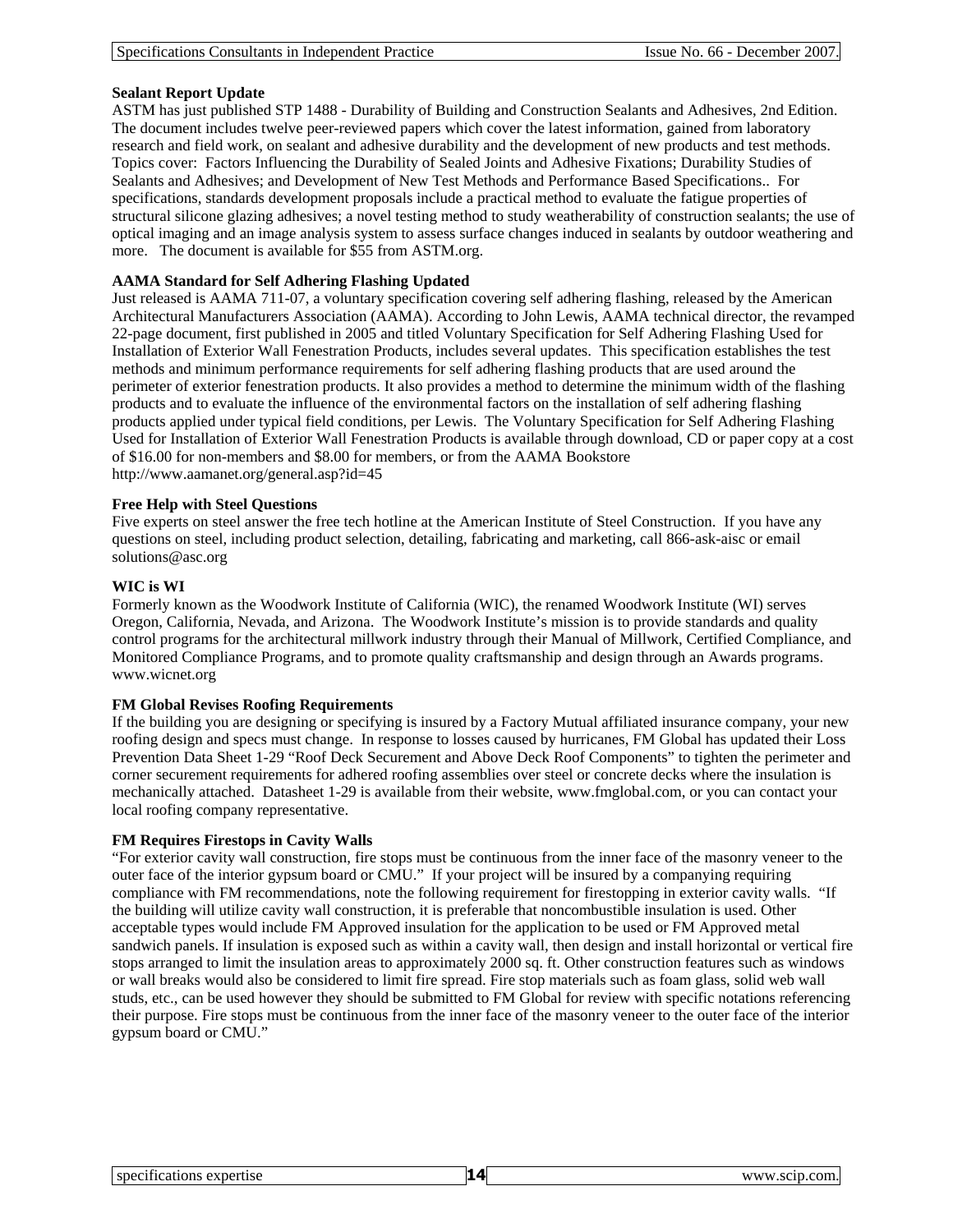# **FM and Green Roofs**

If you're planning a green roof assembly on an upcoming project, confirm whether the project will be insured by a company that requires compliance with Factory Mutual (FM) requirements. FM Global Data publishes Data Sheet 1- 35 for Green Roof Systems (2007) with requirements that will affect your drawings and specifications, including vegetation-free zones at roof perimeter, flood tests, and structural calculations which are to be sent to FM. To purchase a copy of the data sheet, go to http://www.fmglobalcatalog.com. Note a few of their recommendations following: For single ply membranes where heat welded seams are not possible and are adhered or taped, then the protection/root barrier system should have heat welded seams. // For green roof ground cover, provisions should be made (such as roof top hose bibs) to allow for occasional watering. Avoid using mosses and grasses, which can dry out and create a fire risk. // Prior to the installation of the drainage panel, growth media and vegetation, the Contractor should conduct a leakage test involving flooding the roof with 1 to 2 inches of standing water for a period of at least 24 hours with drains and scuppers blocked. Once the standing water is drained, the owner's representative should witness the inspection for leaks, lap and seam integrity and inadequate slope to drains. // Provide stone ballast or concrete pavers at a vegetation free zone along the roof perimeter (10 percent of least horizontal plan dimension or 40 percent of the mean building height, whichever is smaller; but not less than either 4 percent of the least horizontal plan dimension or three feet). // Provide stone ballast or concrete pavers at 2'-0" wide vegetation free zones surrounding all roof drains, pipe penetrations, penthouses, machine rooms, mechanical units and parapet walls. Ensure that the roofing system can adequately resist wind uplift forces. If the roof system relies on growth media to provide ballast, ensure that the growth media is properly protected against wind erosion. If vegetative mats are to be used, ensure that they are properly anchored to resist wind uplift until it is determined that the root system has adequately engaged the underlying growth media. Ensure that the structure has been properly designed to support the substantial dead loads of the green roofing system, along with the code and FM Global required live loads and environmental loads. Ensure that ponding analysis accounts for creep deflection as necessary. Accurate evaluation of the system dead load should account for a saturated state. A die off rate of 20 percent to 50 percent can be expected during the first two year period and the specifications should cover the cost of replanting. If the roof will slope more than 10 degrees or more, slope stabilization measures should be taken. All structural engineering calculations and drawings should be forwarded to FM Global for review to demonstrate support for the above recommendations.

# **Free Software for FM Roof Assemblies**

If your project is insured by a company which requires Factory Mutual approvals for roofing, a free software is available to help with your design. RoofNav is a free software application that is accessible via the Internet. The RoofNav application allows designers to access to the roof-specific portions of the FM Approvals' Approval Guide through a series of tools and comprehensive search capabilities. Also available is online access to the FM Global Property Loss Prevention Data Sheets. With RoofNav, roofing professionals can search a massive database to create a contractor package that meets both FM Approval requirements and customer specifications. RoofNav effectively simplifies the process of configuring and installing roofing assemblies that meet the requirements of FM Approvals. More info and Data Sheet 1-35 free at http://www.roofnav.com

# **AIA IPD**

On November 11, the Integrated Project Delivery Guide (jointly developed by AIA's Contract Documents Committee and the AIA California Council) became available as a tool to assist owners, designers and builders to move toward integrated models and improved design, construction and operations processes. The goal of the Guide is to identify the characteristics of IPD and to provide specific information and guidance on how to utilize IPD methods to achieve enhanced design, construction and operations processes. The Guide begins with introductory material about the principles of IPD and points of consideration in a generic sense, moves through a study of implementation of IPD and culminates with discussion of application of general IPD principles within the specific framework of common delivery models used in the marketplace today. To download the IPD Guide in PDF format, go to http://www.aia.org/ipdg You will need to register your email address to obtain the guide.

# **The National CAD Standard**

Yes, there is a national CAD standard, used by over 4,000 organizations, which has more to do with the location of information on drawings, sheet layout, title blocks and sheet identification than actual CAD standards. However standardizing CAD layer names and plotting guidelines has saved countless hours for the firms using the standard. Version 3.1 (2005) is the current version, with Version 4.0 due in late 2007. How many millions of times have spec writers wished all drawings use standard terms, standard abbreviations, standard symbols? More info at nationalcadstandard.org.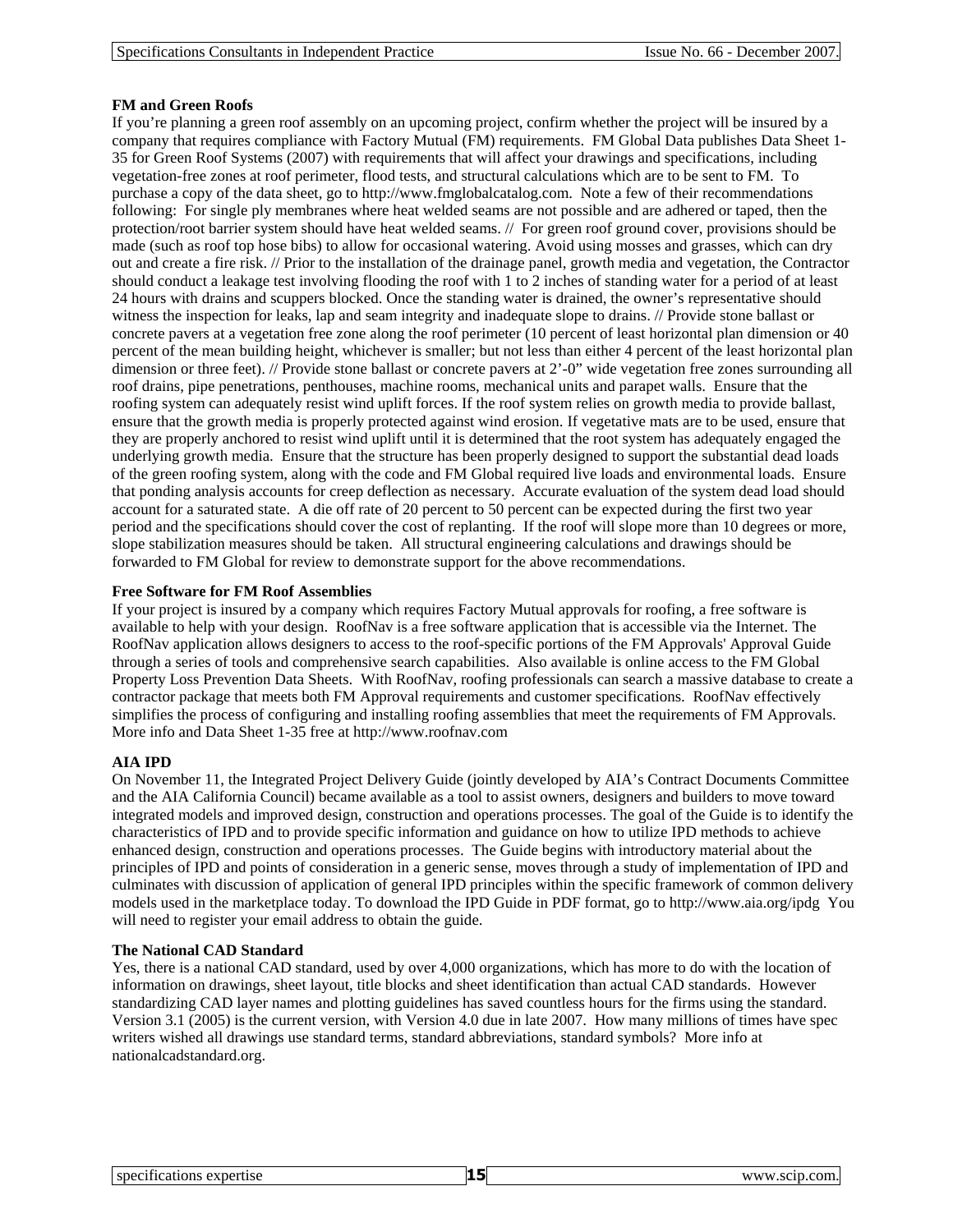## **Green Ramblings**

## **Green Steel**

According to a report form the American Iron and Steel Institute, the US steel industry has already surpassed the Kyoto Protocol's call for an average 7 percent reduction in greenhouse gas emissions between 1990 and 2012 by achieving a 28 percent reduction since 1990 - surpassing the Kyoto target by 240 percent!

# **Metal Recycling by Percentage Questioned**

The International Council on Mining and Metals (ICMM) has issued a declaration on recycling principles aimed at encouraging product policy-makers, designers and manufacturers to adopt life cycle thinking when developing metals recycling policies. Interestingly, their position is that specifying a minimum or target level of recycled material content in a product ignores the environmental costs and benefits associated with achieving this goal. Indeed attainment of the goal may lead to an increase in economic and environmental costs when metal available for recycling is diverted to the manufacture of a particular product away from one where the recycling loop is more economical or environmentally efficient. The Declaration is a consequence of metal producing companies extending their interest beyond the plant gate to a consideration of the whole life cycle of their materials. This focus on materials stewardship is in the interests of environmental and economic efficiency, achieving regulatory compliance and enhancing reputation through responsible behavior. Their Declaration and more info at www.icmm.com

### **Recycling Database**

Check out a new national waste database at www.wbdg.org/tools/cwm.php. The Construction Waste Management Database contains information on companies that haul, collect and process recyclable debris from construction projects. Created in 2002 by GSA's Environmental Strategies and Safety Division to promote responsible waste disposal, the new Database is a free online service for those seeking companies that recycle construction debris in their area. Use the form to search the Database by state, zip code or materials recycled.

### **Gypsum Recycling Expanded**

Gypsum Recycling International is the first company to have implemented a complete and commercially viable voluntary system for recycling all kinds of gypsum and plasterboard waste. They turn the waste into a gypsum powder which the plasterboard plants can use as raw material to make new plasterboards with. The system with its patented technology is now implemented in 7 countries. In the US, gypsum recycling has started in the Boston area, and the company also is accepting used ceiling panels as part of the USG Ceiling Panel Recycling Program. More info at www.gypsumrecycling.biz

# **Federal Green Guide for Specifiers**

The US EPA has partnered with the Federal Environmental Executive and the Whole Building Design Guide (www.wbdg.org) to provide model green construction specification language to be used to supplement full project specs and to green guide specifications. The stated purpose of the specs are to help federal agencies meet their project-specific environmental goals and mandates including the : Federal Leadership in High Performance and Sustainable Buildings Memorandum of Understanding; EPA's Final Guidance on Environmentally Preferable Purchasing; Greening of Government Executive Orders; EPA's Comprehensive Procurement Guidelines for recovered content; USDA's Biobased Purchasing Program; ENERGY STAR & DOE Federal Energy Management Program (FEMP) Product Efficiency Recommendations; Energy Policy Act of 2005; ASTM, LEED, Green Globes, and other rating systems and standards; And other 'best practices' as determined via industry and public comment. While some of the language seems philosophical from a strict specifier's view, its a great tool and worth a look, especially for Division 1 sections. One caveat is to be careful with the submittals you ask the contractor for in your specs - better to specify green products and get what you want rather than ask the contractor to report the environmental characteristics of products for no purpose. Files are available in Word or PDF format, you can download them all at once if you prefer. Current contents include nearly 70 sections at fedgreenspecs.wbdg.org.

# **Green Building Costs**

The Second Edition of Green Building: Project Planning and Cost Estimating has been published by RS Means and includes green cost data on a CD including complete building assemblies. For specifiers, topics of interest include Chapter 7 - Rating Systems and Standards, Chapter 8 - Budgeting and Financing, Chapter 9 - Specifying Green Products and Materials by Mark Kalin and Chapter 10 - Commissioning the Green Building. The book helps to defuse the issues that green buildings cost more by including real data on the costs of high-efficiency HVAC and lighting, renewable energy systems, gray water systems, green roofs, green products and more.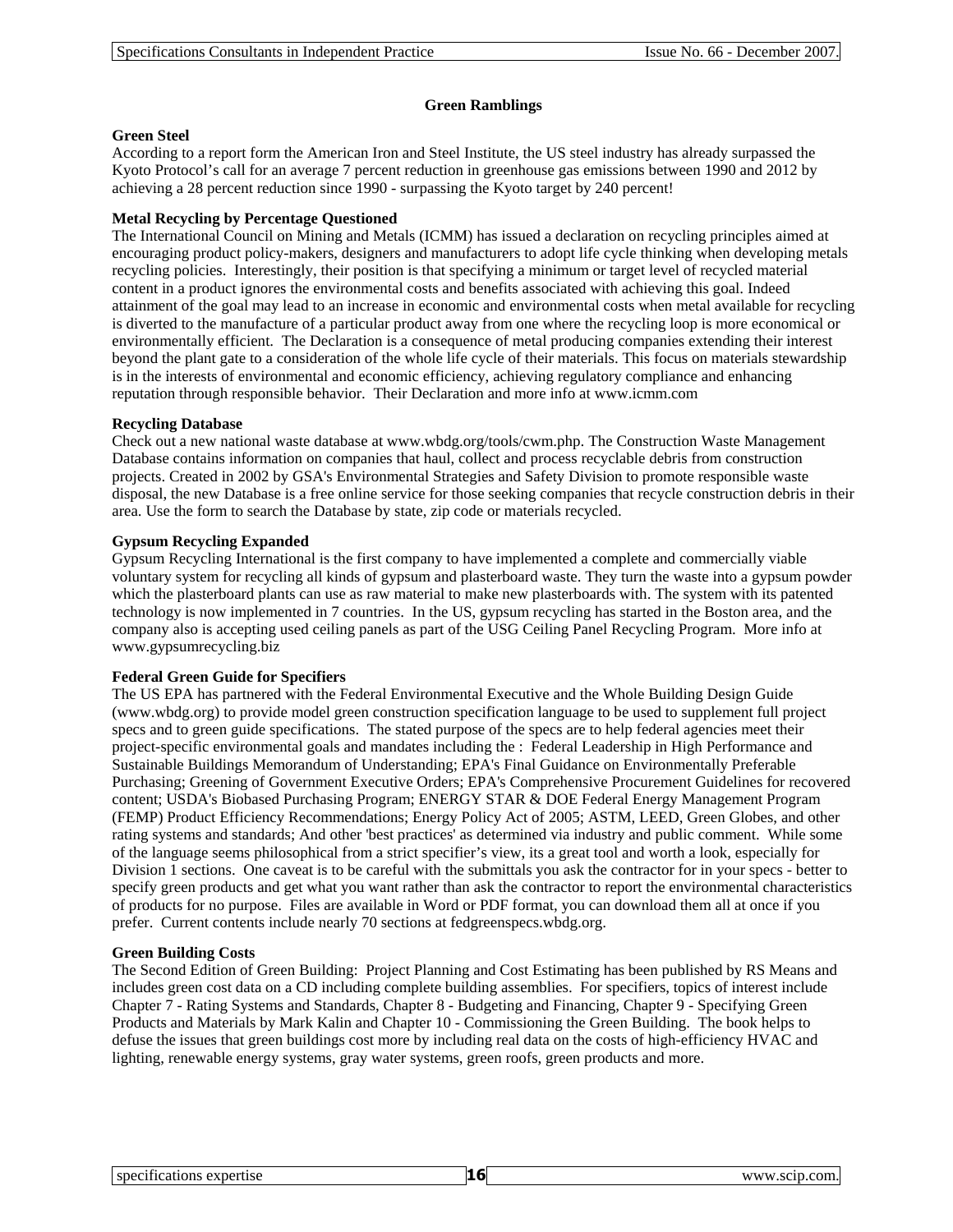# **CSI GreenFormat Update**

The Construction Specifications Institute's website for GreenFormat claims to be the very first online reference source of its kind, offering the building industry an easily accessible database of green building product and manufacturers. The developers have indicated that several months of programming work are necessary before beta testing can begin, and manufacturer's will be invited to add their information to the website prior to general release. CSI will need to move fast on this one, as there are already many websites available. For more info go to www.greenformat.com

# **Global Warming and Changing Coastlines**

Architects and engineers are already being asked how to solve the problem of building in coastal areas, where water levels are predicted to rise from 3 inches to 3 feet in the next century. Flood gates are common in many cities and in individual homes, but new approaches include homes built on hollow foundations which buoyantly float up on down on pilings. The Dutch have successfully fought off the floods of the North Sea for centuries, with few floods in recent years and are planning a Hydropole, a city that can live on the floating waters. The Netherlands has also been working with US governmental agencies to assist in developing levees that can withstand certain intensities of tropical storms around New Orleans. Your thoughts? mkalin@kalinssociates.com

# **Ozone Layer Recovering**

A new report issued by the EPA on April 26, 2007 concludes that after nearly 20 years of international treaty protection, the six-mile-high ozone layer that shields the earth from harmful solar rays is on the road to recovery but challenges remain. The report recognizes the substantial and successful investments of the many collaborators who have worked towards protecting and restoring the ozone layer. The report states that the ozone layer has not grown thinner over most of the world since 1998, and the Antarctic ozone level is projected to return to pre-1980 levels between 2060 and 2075. Looking ahead to 2165, actions to protect and restore the ozone layer are projected to save 6.3 million U.S. lives that would otherwise have been lost to skin cancer. This September 2007 will mark the 20th anniversary of the landmark Protocol to protect the ozone layer. The Montreal Protocol on Substances that Deplete the Ozone Layer was adopted in 1987 and has been ratified by 191 countries. To obtain a copy of The "Achievements in Stratospheric Ozone Protection" report: epa.gov/ozone/2007stratozoneprogressreport.html

# **Federal Green Construction Guide Specifications**

Need a spec on Noise and Acoustics Management, Indoor Air Quality, or Biomass Energy Electrical Power Generation Equipment? Over 75 specification sections useful for federal green construction are available at the Whole Building Design Guide website of the National Institute of Building Sciences. Intended to help federal agencies meet their environmental goals and mandates, the generic specifications are useful for a wide variety of projects. Download in Word or PDF format at www.wbdg.org/design/greenspec.php.

#### **Free Green Product Advice Software**

Just available May 2007 from NIST: Architects and contractors interested both in conservation and thrift can benefit from the latest updates to an innovative software package released this week by the National Institute of Standards and Technology (NIST). BEES 4.0, the new version of NIST's software tool for selecting environmentally preferred, costeffective building products, updates data on more than 200 products and adds 30 new products for review. It also offers users the option of a new set of consensus weights for scoring the environmental impact of individual building products. BEES 4.0 (Building for Environmental and Economic Sustainability version 4) measures both the environmental and economic performance of building products with life-cycle assessment techniques developed respectively by the International Organization of Standardization (ISO) and ASTM International. With BEES a user can ascertain, for instance, the environmental impact of a product at any stage of its existence—raw material acquisition, manufacture, transportation, installation, use, and recycling and waste management. The environmental ramifications of the product at each of these stages is provided for each of 12 categories: global warming, acidification, eutrophication, fossil fuel depletion, indoor air quality, habitat alteration, human health, ecological toxicity, ozone depletion, smog, criteria air pollutants and water intake. The new consensus weight option, developed by a panel of building product manufacturers, green building designers and environmental assessment experts, allows users to evaluate environmental impacts considering short-, medium- and long-term effects. Comprehensive economic performance data are similarly available for the costs of initial investment, replacement, operation, maintenance and repair, and disposal. Environmental and economic performances are combined into an overall performance measure using the ASTM standard for Multi-Attribute Decision Analysis. For the entire BEES analysis, building products are defined and classified according to the ASTM standard classification for building elements known as UNIFORMAT II. BEES 4.0 includes a number of new non-biobased products, including carpeting from several manufacturers who agree to purchase carbon credits to offset the product's life-cycle greenhouse gas emissions. These and other products, such as biobased carpets, roof coatings, building maintenance products and fertilizers that qualify for a government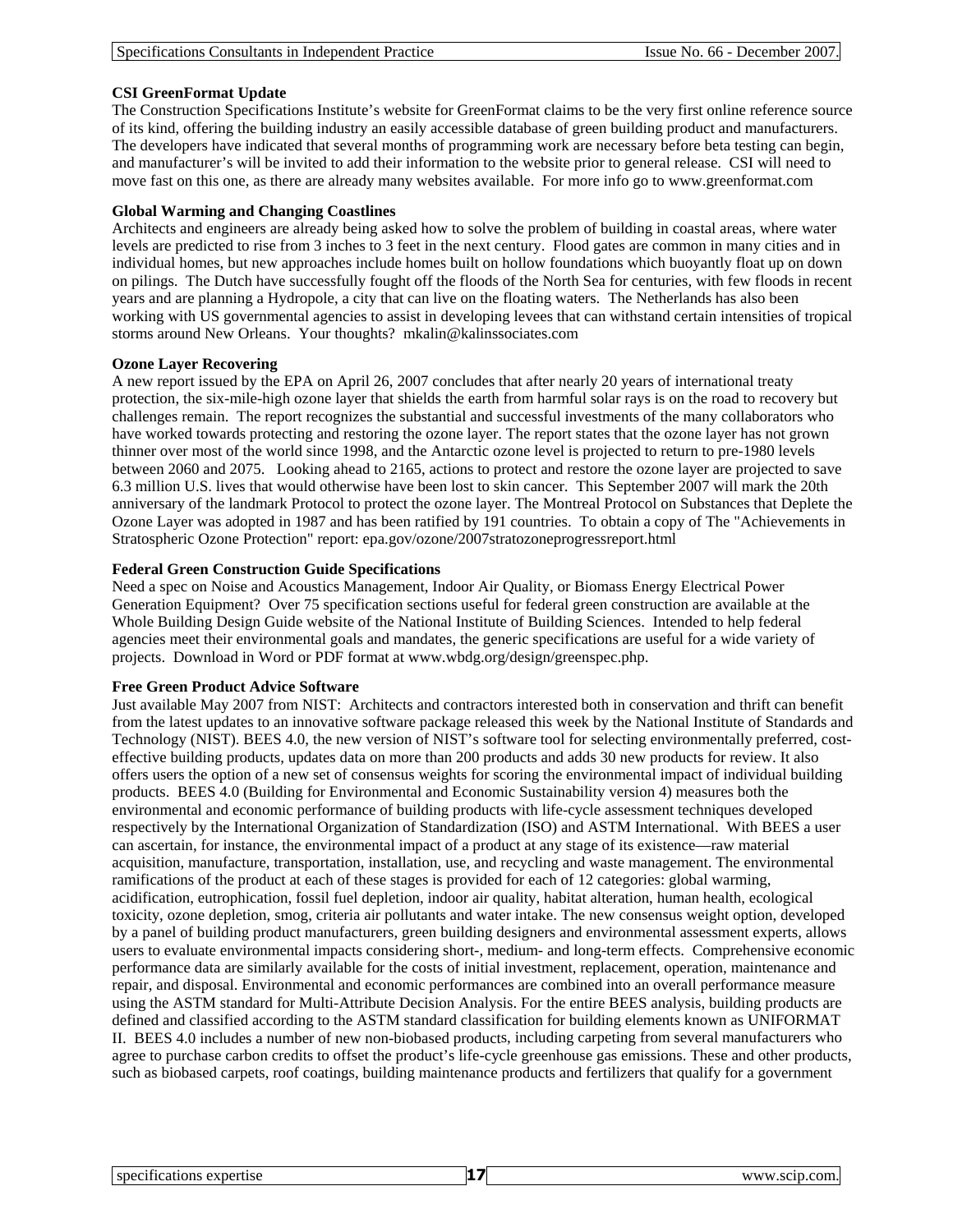"green" preferential purchase program, could increase builder participation in the nation's green building drive. The U.S. Department of Agriculture Chief Economist's Office of Energy Policy and New Uses supported NIST's BEES research on biobased products. For more information on BEES 4.0, which can be downloaded for free, visit www.bfrl.nist.gov/oae/software/bees.html. BEES 4.0 runs on Windows 95, and beyond personal computers with at least 60 MB of available disk space. A printer must be installed. Download your free copy of BEES at the address above. If you prefer a free BEES 4.0 compact disc and printed manual, place your order through the EPA Pollution Prevention Information Clearinghouse by calling (202) 566-0799 or e-mailing ppic@epa.gov. Note that most of the products listed in the software are generic types, such as generic fly ash, generic plywood sheathing, generic stucco, generic aluminum siding, although some specific products from manufacturers are included.

# **\$1M for Green Building Research**

The US Green Building Council continues to grow rapidly, with over 10,000 members firms and over 1,000 projects certified. This month the USGBC announced a \$1 million commitment to support green building research. USGBC says the funds will be targeted at increasing research in areas such as energy and water security; global climate change prevention; indoor environmental quality; and passive survivability in the face of natural and man-made disasters. USGBC's commitment comes on the heels of its recently published Green Building Research Funding: An Assessment of Current Activity in the United States, which found that research related to high-performance green building practices and technologies is woefully underfunded by all sectors. Using this work as its basis, the USGBC Research Committee will publish a national green building research agenda this fall that identifies key research areas for advancing building performance and market transformation. View the Green Building Research Funding Study at the link at http://www.usgbc.org/News/PressReleaseDetails.aspx?ID=3206

# **VOC Levels Not a Measure of Safety**

As specifiers, we've been quick to adopt the notion that lower VOC (volatile organic compound) levels mean safer products. Unfortunately, that is not the case. As pointed out in the current issue of Environmental Building News, the EPA only requires limits on VOC levels if the compound also contributes to smog (ground level ozone). Slipping through the cracks are poisonous odorous compounds such as formaldehyde and methyl chloride. At the AIA Convention one manufacturer of sealant said his low-VOC product was the most toxic he offers, because the carrier is perchloroethane, a hazardous solvent that is not considered a VOC by EPA.

# **Lower VOC Levels May Do More Harm Than Good**

Coating companies are concerned that excessive VOC restrictions might have unintended consequences. When the South Coast Air Quality Management District (SCAQMD) in California reduced the permissible VOC emissions of industrial maintenance coatings from 250 grams per liter (g/l) to 100 g/l, buyers in the region had to sacrifice performance. The limit is important as the USGBC LEED program includes the requirements of SCAQMD. According to one manufacturer, solvent-based urethane VOC emissions have been brought down to 250 g/l while maintaining performance, but current technology can't get the levels below 100 g/l at the same level of performance. Latex VOC levels are less than 100 g/l, but urethane and epoxy coatings can last more than 10 times as long as latex coatings. "Companies in SCAQMD might resort to buying low-VOC latex coatings from the local paint store, but will have to repaint annually. This will release emissions every year and increase their surface preparation and maintenance costs – labor makes up 80 percent of the cost of painting. Additionally, latex coatings are more likely to deteriorate before repainting, which can result in corrosion. This means more steel will have to be manufactured and more steel and structural foundations will have to be replaced, producing a greater burden on the environment. Until technology allows for high-performance properties in low-VOC formulations, any standards below 250 g/l may, in the long run, do more harm than good."

# **Federally Funded Green Research**

Research on green building presently constitutes an estimated 0.2 percent of all Federally funded research, an average of \$193 million per year, primary coming from the DOE and EPA. This is roughly equivalent to only 0.02 percent of the estimated value of annual U.S. building construction, despite the fact that the construction industry represents 9 percent of the U.S. GDP. At the same time, the construction industry reinvests only 0.6 percent of sales back into research, significantly less than the average for other U.S. industries, and significantly less than private sector construction research investments in other countries. If you are aware of research which compares equivalent products, please email this author at mkalin@kalinassociates.com.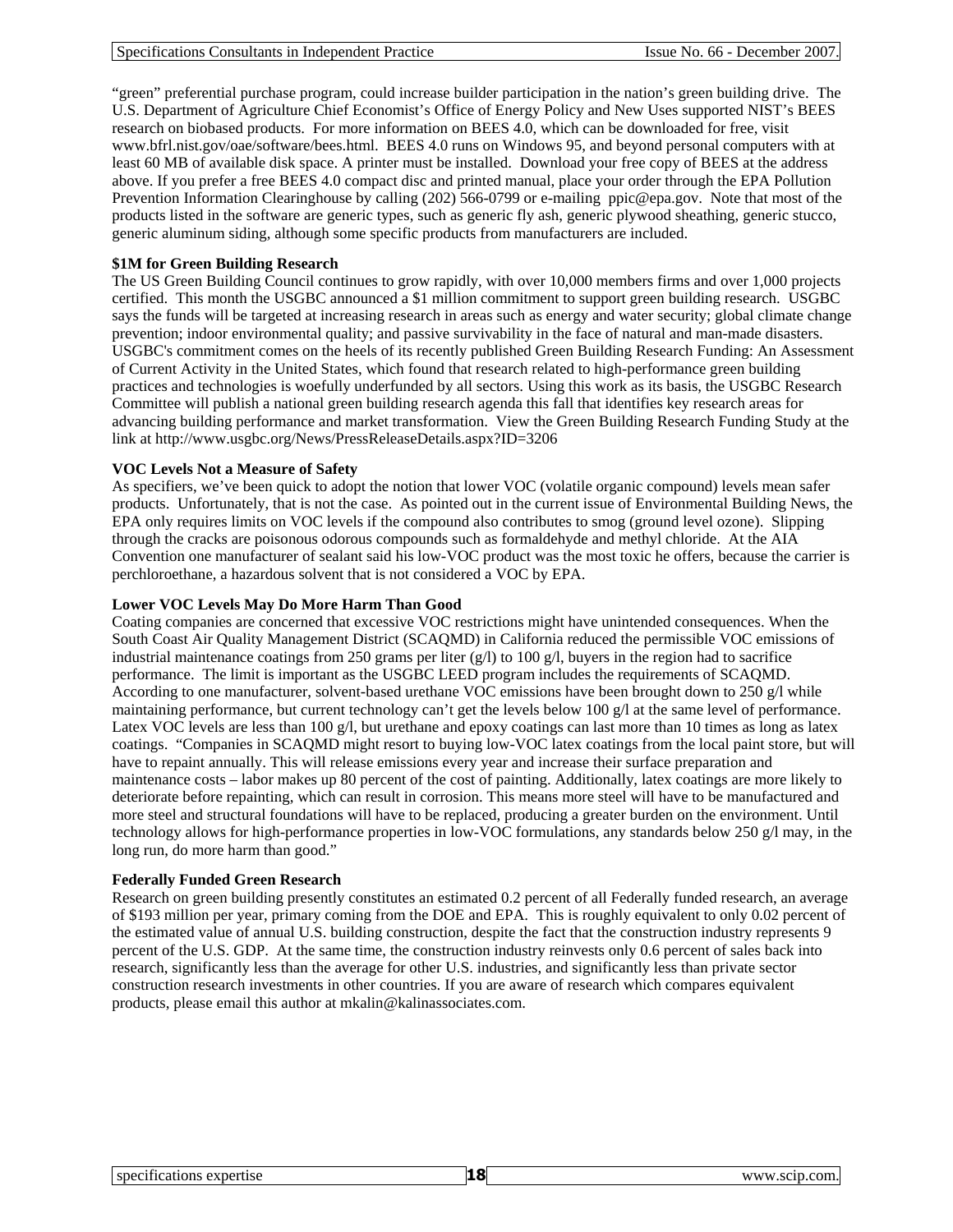# **LEED Update**

# **Fastest LEED Certification**

In a hurry to have one of your firm's LEED projects certified? Typical buildings take several years, however several projects seeking UGBC LEED-CI (Commercial Interiors) certification have achieved certification in well under a year. The fast pace of design and build-out makes it possible.

## **AIA B214 Requires Green Specs**

If you are a specification consultant, better check whether AIA B214 is used by your client when taking on a LEED project. AIA B214 Standard Form of Architect's Services – LEED Certification, 2004 is being used by many firms, and Paragraph 3.4 requires an architect to provide specifications that incorporate LEED requirements for including in to the contract documents, and defines the contractor's responsibilities as they pertain to LEED certification. The owner may require a surety bond from the contractor to ensure performance, and 15 states have legislation that governs energy performance-based contracts. However, if the building energy performance or LEED certification is jeopardized, and if your contract with the architect requires compliance with their contract with the owner, your specs will certainly be involved. Then there's the Spearin Doctrine that says performance based specs get you more off the legal hook than proprietary specs which imply they are suitable for the purpose. So which direction to travel? This is not legal advice as I am not an attorney – but ask yours if AIA B214 is used on your project.

# **GBCI Created to Manage USGBC LEED Certification**

In January 2008, USGBC will transfer responsibility for the ongoing administration of the LEED Professional Accreditation program to a newly incorporated entity, the Green Building Certification Institute (GBCI). GBCI will manage all aspects of the LEED AP program including exam development, registration, and delivery. GBCI will also oversee the development of the maintenance program for LEED AP credential holders. USGBC will continue to manage the development of the LEED Green Building Rating System and to provide related resources and educational offerings. LEED Accredited Professionals will not have to do anything and their credential will not be affected by this change. The GBCI Web site is the place to learn about LEED Professional Accreditation, register for the LEED AP Exam, find LEED Accredited Professionals in your area, access your LEED AP exam records, and manage your LEED AP Directory listing, see www.gbci.org

### **LEED Tips**

 Always include the USGBC LEED scorecard in the spec for the contractor, and always indicate 'yes' or 'no' in the credit column. The contractor needs to know which points you are counting on, and 'maybe' always turns into 'no' in our experience. Update the scorecard and reissue it to the contractor periodically.

 The regional material credit and recycled content credit are only for products in specifications in CSI Divisions 2 through 10. Elevators, entrance mats, and mechanical equipment don't count. The best way to ensure you'll get those credits is to take a preliminary pass at the excel spreadsheet that USGBC provides. For example, if you are seeking the recycled content point, and fly ash in your concrete and recycled steel in your framing and studs get you to the threshold, no other documentation for that credit is required. We've seen designers who think that recycled content is required for every product by LEED - which is not correct.

 If your project has a slurry wall, USGBC considers the spoils a product which must be accounted for by the construction waste management credits. Don't forget it in your calculations.

 There are four innovation credits available, but you can submit for up to six innovation credits hoping to get four. There is no real need to guess, as you can look at the Credit Interpretation Reports (CIR) on the USGBC website to determine which innovation credits have been accepted for other projects.

 Check out Section 01350 - LEED Submittals in the ARCAT Outline Specifications. It takes the approach that the best way to achieve LEED credits in the specs is to list the sections which impact each credit you want to achieve. For example, if you want to receive the Materials and Resources Credits 4.1 and 4.2, and your cost estimate indicates you can achieve that with just your steel, concrete and drywall, no need to include that requirement in any other section. This approach streamlines the paperwork tremendously. In editing the section, you would delete the sections not applicable for each credit.

 Its definitely getting harder to achieve LEED Materials and Resources Credits 5.1 and 5.2 for regional materials. In LEED-NC Version 2.2, the first point is gained if 10 percent of the building materials are extracted, processed and manufactured regionally and the second point if 20 percent is achieved. For the full impact, review the USGBC reference guide, but summarizing: Start with the project construction cost and multiply by 0.45 to get the default value for the material cost in CSI MasterFormat 1995 in Divisions 2 through 10. Take 10 percent of that cost and track the manufacturer and original source of materials specified in Division 2 through 10. If you want to predict this point prior to construction, you'll need a cost estimate which breaks out materials and labor.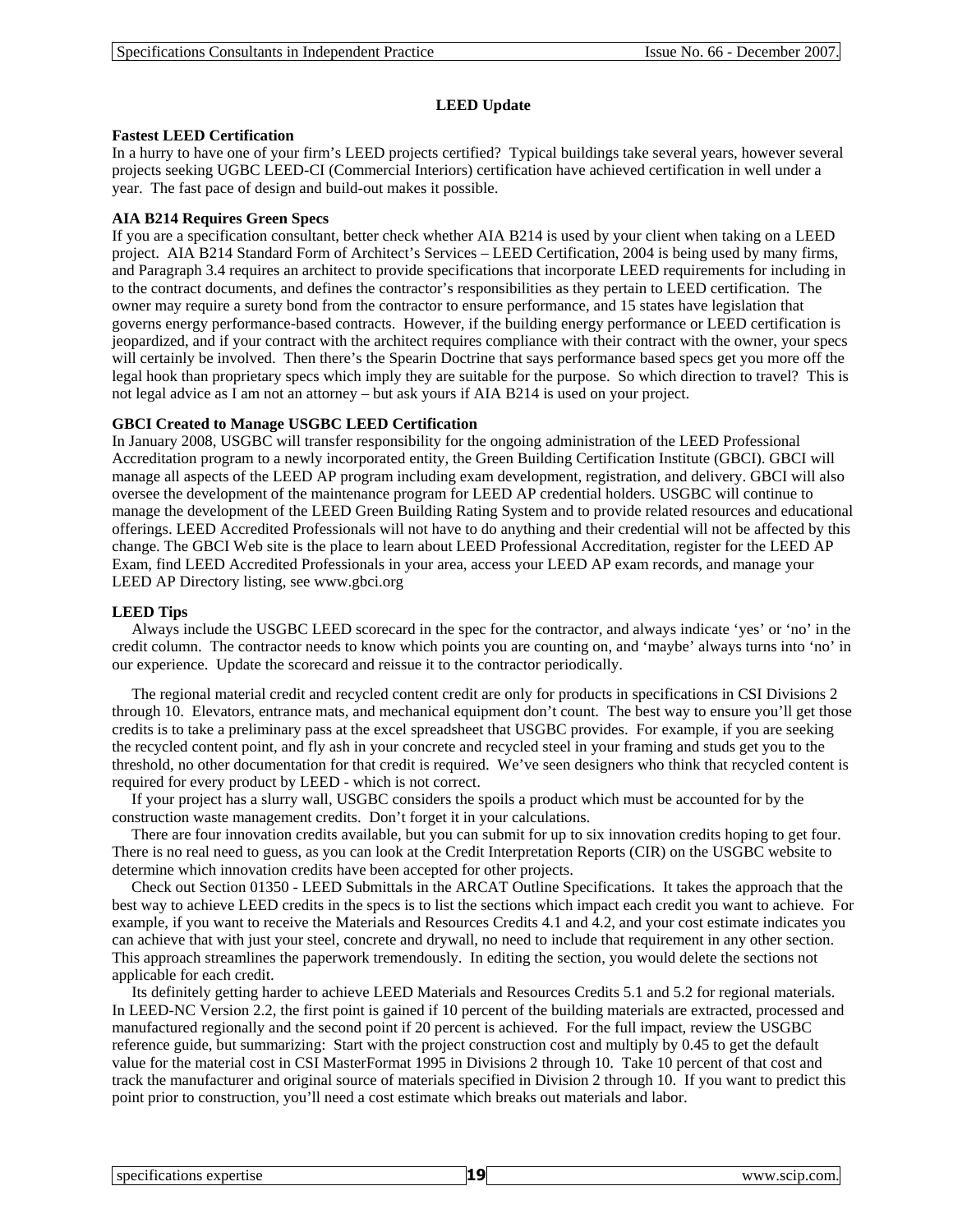## **Green Links You'll Like**

 Green Paints: www.greenseal.org/findaproduct/index.cfm (paints and coatings which have achieved GreenSeal certification - even hotels which pass GS-33 environmental standards)

 California VOC Limits: SCAQMD Rule #1168 VOC limits for adhesives & sealants (South Coast Air Quality Management District) program http://www.aqmd.gov Quality Management District program.

More California VOC Limits: BAAQMD Regulation 8, Rule 51 VOC limit's for sealants & sealant primers: Bay Area Air Quality Management District program, www.baaqmd.gov

 Distance Calculator: www.indo.com/distance (distance calculator for cities around the world and in the US - good for determining how far it is to Bali, or whether a product qualifies within the LEED 500 mile limit)

Green Label Carpets: www.carpet-rug.org/drill\_down\_2.cfm?page=8&sub=4&requesttimeout=350 (which carpets, cushions and adhesives qualify in the Carpet & Rug Institute's Green Label Program)

 FSC Certified Wood: www.fsc-info.org (worldwide Forest Stewardship Council certificate holders for FSC certified wood)

#### **Mech/Elec and LEED**

Frequently, project engineers need assistance with the LEED requirements that pertain to the plumbing, fire protection, mechanical and electrical specifications. This is the language we typically recommend the engineers use for LEED-NC version 2.2. It belongs in Part 1 of each specification section, in its own in paragraph 1.x LEED Requirements. In addition, we often add the specific voc limits with the products in Part 2 of the specification sections, when we know which products are specified. Consider the following sample language: LEED Requirements: Volatile organic content (VOC) properties of adhesives, sealants, sealant primers and paints specified in this Section shall not exceed the limits specified following. In accordance with Division 1 of the specifications, submit manufacturer's published literature indicating VOC content in grams per liter. Adhesives and Sealants: Materials used inside the exterior weatherproofing system must not exceed the following requirements. Adhesives, Sealants, and Sealant Primers: South Coast Air Quality Management District (SCAQMD) Rule #1168, requirements in effect on July 1, 2005, and rule amendment date January 7, 2005. Aerosol Adhesives: Green Seal Standard for Commercial Adhesives GS-36, requirements in effect on October 19, 2000. Paints: Paints and coatings used on the interior of the building (defined as inside of the weatherproofing system and applied on-site) must not exceed the VOC limits and must not include any of the chemical components limited or restricted by the following standards: Architectural Paints, Coatings and Primers: Green Seal GS-11, Paints, First Edition May 20, 1993 for applications on walls and ceilings. Anti-Corrosive and Anti-Rust Paints: Green Seal Standard GS-03, Anti-Corrosive Paints, Second Edition, January 7, 1997 for applications on ferrous metal substrates. Clear Wood Finishes, Floor Coatings, Stains, and Shellacs: South Coast Air Quality Management District (SCAQMD) Rule #1113, Architectural Coatings, rules in effect on January 1, 2004 for applications on wood materials and for floor finishes.

# **Green Building Inevitable**

Whether or not you studied green in school, you're not going to get through your career without working on green buildings and USGBC LEED certified projects. Besides the fact that sustainable design has always been a good idea, the commercial construction world has caught on. Bottom line for specifiers is to get your LEED registration – far more recognizable a credential than CCS – and more relevant to the teams you work with. Recent statistics from USGBC indicate 6 percent of new commercial construction started in the US in 2007 will be actively designed and marketed as green – whether certified under LEED or following green environmental principals. Five years ago, less than 1 percent of construction aimed at green. In Manhattan, the Lower Manhattan Construction Command Center states that all 50 projects over \$ 25 million in value are designed green. For fun, anticipated construction projects and street impacts can be seen at http://www.lowermanhattan.info/construction/ipm/

# **LEED Mandates Energy Performance Points**

In accordance with direction from its Board of Directors and its LEED Steering Committee to immediately increase the LEED Green Building Rating System's impact in reducing building energy related greenhouse gas emissions, USGBC's membership has approved the update of all balloted commercial LEED Green Building Rating Systems with the following change: All LEED projects are required to achieve at least two Optimize Energy Performance points. This requirement is mandatory for all LEED projects registering after June 26, 2007. Projects registered prior to June 26, 2007 will not be held to this requirement; however USGBC encourages all LEED projects to strive to achieve building energy performance commensurate with this new requirement. LEED for Homes and LEED for Neighborhood Development projects are exempt from this requirement. For a pdf of the revised requirements go to http://www.usgbc.org/ShowFile.aspx?DocumentID=2303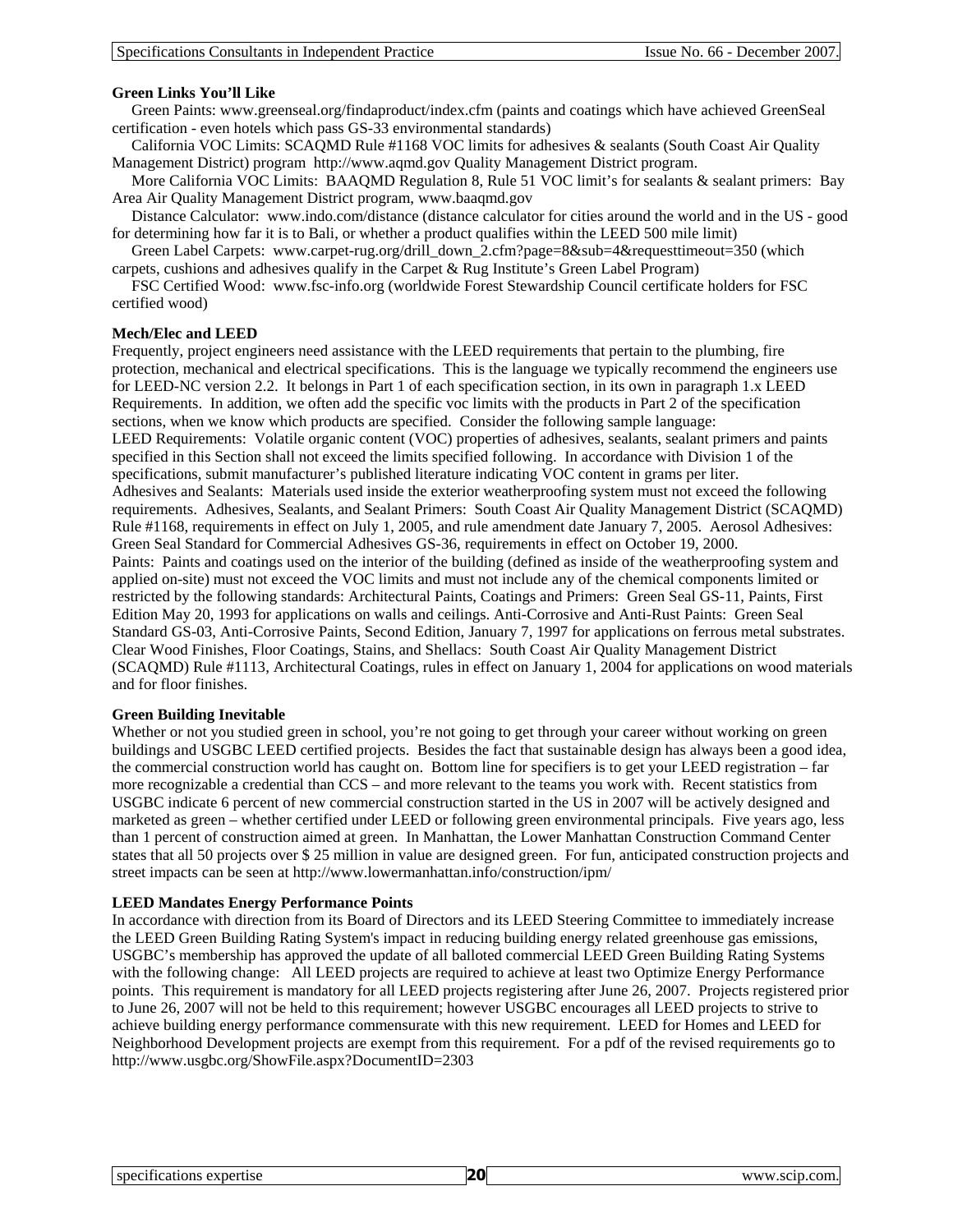# **LEED for Schools Mandatory**

The US Green Building Council (USGBC) now requires school projects (K-12) registering for LEED certification use the LEED for Schools program; not the LEED-NC (new construction) program.

## **LEED for Retail Requires Manufacturers Certify Products**

If your project is seeking certification under the new USGBC LEED for Retail, be sure your designers know to specify certified products to achieve various credits. For example for flooring, the USGBC LEED for Retail April 2007 Pilot Version 2 standard for flooring products requires the following: Select products that are either certified under the Green Label Plus program or the Floorscore standard or for which testing has been done by qualified independent laboratories in accordance with the appropriate requirements. From this writer's viewpoint, this restricts products available to designers, and puts an extra burden on building product manufacturers to get their products tested and certified. Previously, USGBC has taken the approach to set limits on VOCs and outgassing, rather than require products be listed specifically. One industry source said the cost of the manufacturer is approximately \$ 1,800 to perform the required tests. In fairness, perhaps independent testing is the only way to assure the marketplace moves to lower VOC products.

 FloorScore is a voluntary, independent certification program that tests and certifies hard surface flooring and associated products for compliance with criteria adopted in California for indoor air emissions of Volatile Organic Compounds (VOCs) with potential health effects. The program uses a small-scale chamber test protocol and incorporates VOC emissions criteria developed by the California Department of Health Services, which are widely known as Section 1350. As part of certification, third party certifier, Scientific Certification Systems (SCS), (1) works with the manufacturer to identify the appropriate samples for testing; (2) reviews VOC emission test reports generated by independent testing laboratories for individual candidate products; (3) determines if the test results meet the California Section 1350 requirements for individual VOCs of concern; and (4) periodically inspects manufacturing plants to review product formulas, processing, and quality control in order to define the permitted use of the FloorScore seal.

### **Train LEED Teams Together**

Several firms report that training multi-disciplinary teams together for the LEED Accredited Professional examination works well. One group consisted of two architects, a structural engineer, mechanical engineer and civil engineer who set aside study time each week for the exam. Each discipline benefited from an explanation of the typical credits by the others, and all passed the exam!

#### **GreenBuild Metrics 2007**

At GreenBuild in Chicago last week, attendance was reported at 22,400 with 9,000 of those as full program registrants. Although spirits were high, the registration staff was overwhelmed with up to 3-hour delays and overbooked conference rooms. Attendees report that those not able to get into their sessions have been offered a copy of the Conference Proceedings at no charge. Registrants were also given a copy of an exceptional new book by Paul Hawken titled Blessed Unrest. Also announced was GreenBuild 365, a new educational initiative for year-round training on the USGBC.org website and an eventual credit rating system which would be customized by building type. Proposals for educational sessions at next year's GreenBuild in Boston may be submitted on the USGBC website, with a reported deadline for submissions of January 18.

#### **USGBC CSI MOU**

The Construction Specifications Institute (CSI) and the U.S. Green Building Council (USGBC) signed a Memorandum of Understanding (MOU) on Wednesday, Nov. 7 at Green Build in Chicago. The new MOU provides an open exchange of information regarding "green" or "sustainable" building and maintenance practices during the entire facility lifecycle. It articulates several areas of joint interest, including development of documentation practices and procedures that achieve sustainability in construction. Key to this, said CSI executive director, Walt Marlowe, is the opportunity for members of each organization to collaborate on the development of practices and procedures to achieve sustainability in construction.

# **SCAQMD Rule 1121**

On a water heater waiting for delivery on a sidewalk in Providence, Rhode Island was the label: Gas Water Heater LSN 0419, SCAQMD Rule 1121 Notice: This product is manufactured for sale subject to product variance. It cannot be sold or installed under the SCAQMD after December 31, 2007. Apparently the South Coast Air Quality Management District (SCAQMD) regulations from California are requiring new labels from manufacturers. Are manufacturer's shipping non-complying products from California eastward or are they labeling all their products this way?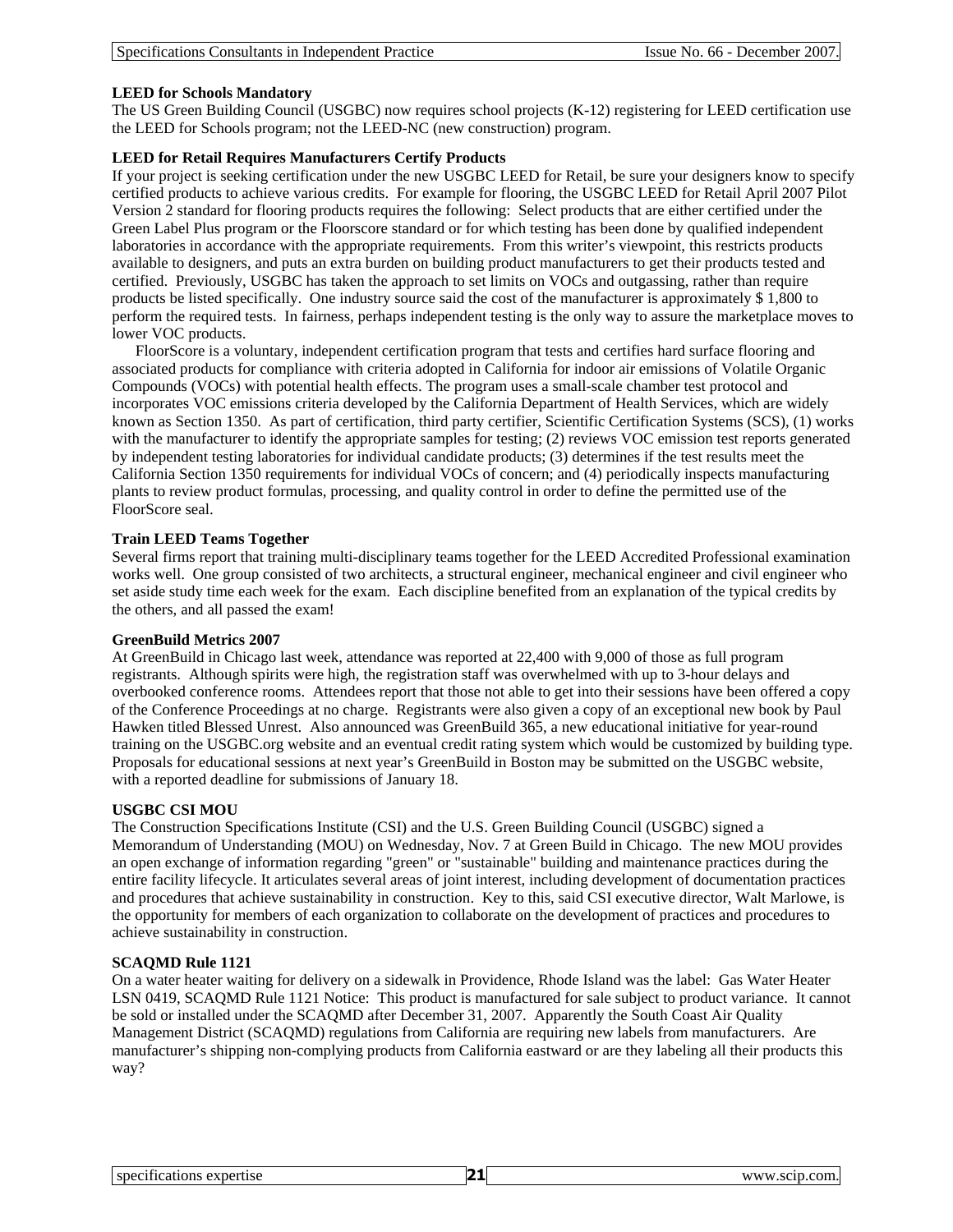# **BIM and Specs**

# **Integrating SPECS AND BIM**

How will the rapid growth of Building Information Management (BIM) software affect the preparation of specifications? What's all this talk about embedding spec information in the attributes of CAD objects? Is BIM only a fancy version of desktop publishing? Will building product manufacturers be able to cope with BIM? A few plusand-minus observations from the shallow trenches of 12 recent BIM projects:

# **BIM Improves Spec Coordination**

BIM software can model the building exactly - you can potentially query the model for how many doors or square feet of paint are necessary - and that's a potential big plus for specifiers trying to make sure the drawings and specifications are coordinated. Minus: Most architects are using BIM as a design tool, and not modeling every inch of the building. There's no sure coordination tool built into a project that's only partially modeled. At a recent BIM conference in Boston, one speaker remarked that their firm took a designer-only approach to BIM. Their architectural BIM model would only include major design elements like the building exterior, and interior materials were likely to be 2-D representations drawn onto interior elevations without intelligence. That is, a door may look like a door in an interior elevation, but if it hasn't been entered as a door object, its just a pretty picture. In addition, for many projects the detail sheets aren't enlarged portions of the BIM model, they are representative details from the firm's library of details.

### **BIM Doors Are Perfect**

Sure its easy to specify a door in the model - 3 feet by 7 feet by 1-3/4 inches, ANSI/SDI A250.4, Level 2, Performance Level B, Model 1 full flush hollow-metal door, one-hour fire-rated, shop-primed for site finish, meeting NFPA 252, gobbledygook thermally broken, gobbledygook NFPA 80 and then there's the frame and 4 more standards ..... or specify the door as Steelcraft L20 Model F and be done with it .... or link to the internet http:/www.steelcraft.com/pc\_ doors\_lseries.asp and hope the page hasn't changed since you inserted it. Minus: No, its not easy to specify a door in the model unless the person inserting the door is an absolute expert or unless the door

knows its environment - i.e. in an exterior wall in a fire-rated exit stair in a 34 story condominium building in Miami. Way too much of a burden for a designer when room sizes and functional relationships and architectural design are paramount. Most architects will concede that many detailed product decisions are only flushed out in the submittal process by a subcontractor or distributor really familiar with the requirements - architectural specs are not the same as a purchase order to the mill. This can completely break apart the typical scenario of a specifier seeking advice from a building product manufacturer's rep as to what to include in the spec so a subcontractor won't have to guess with their quote in the 48 hours they have to put the bid together. Is the specifier supposed to step aside and tell the rep to visit the BIM model and put their own info in? Maybe.

#### **BIM Reduces Bidding Costs**

Owners and builders clearly expect the BIM model to provide reliable information, including quantities and links to cost information. How better to reduce inaccurate quantity take-offs and unseen conflicts between building systems. How better to reduce the \$1 billion plus subcontractors spend annually preparing their bids for projects. Conversely, building product manufacturers may be asked to participate in reverse auctions as every product is reduced to a commodity and cost triumphs over quality. (In England, Quantity Surveyors for projects regularly develop quantities of materials for subcontractors to bid on, reducing the price differences to volume discounts and labor costs. Reverse auctions work only if detailed criteria are available.) Minus: I believe the cost of a project is as much determined by the location of the project, availability of skilled workforce, schedule, and goodwill of the participants as by the cost of the materials only. Rule-of-thumb estimates say that building materials are less than 45 percent of the cost of construction. Architects have been wary of providing quantities. Some legal groups are standing by ready to ask a court to determine how liability is shared when many team members share input and output from a model - whether incomplete or incorrect information is professional negligence or just the normal standard of care. Personally, I don't believe the BIM model will change the standard of care already established by the courts.

# **BIM Wants Costs Not Specs**

The BIM manager of a large firm was honest enough to admit that better specs weren't their goal for BIM - the goal was better design, improving resources for design decisions, better cost control and comparisons, faster construction document production and the flexibility to make major changes late in the process quickly. Watching a BIM model take 4 inches out of the floor-to-floor height of a building in minutes with corresponding changes in mechanical systems and exterior elevations is completely amazing. Minus: The current generation of CSI-bred specifiers is aging,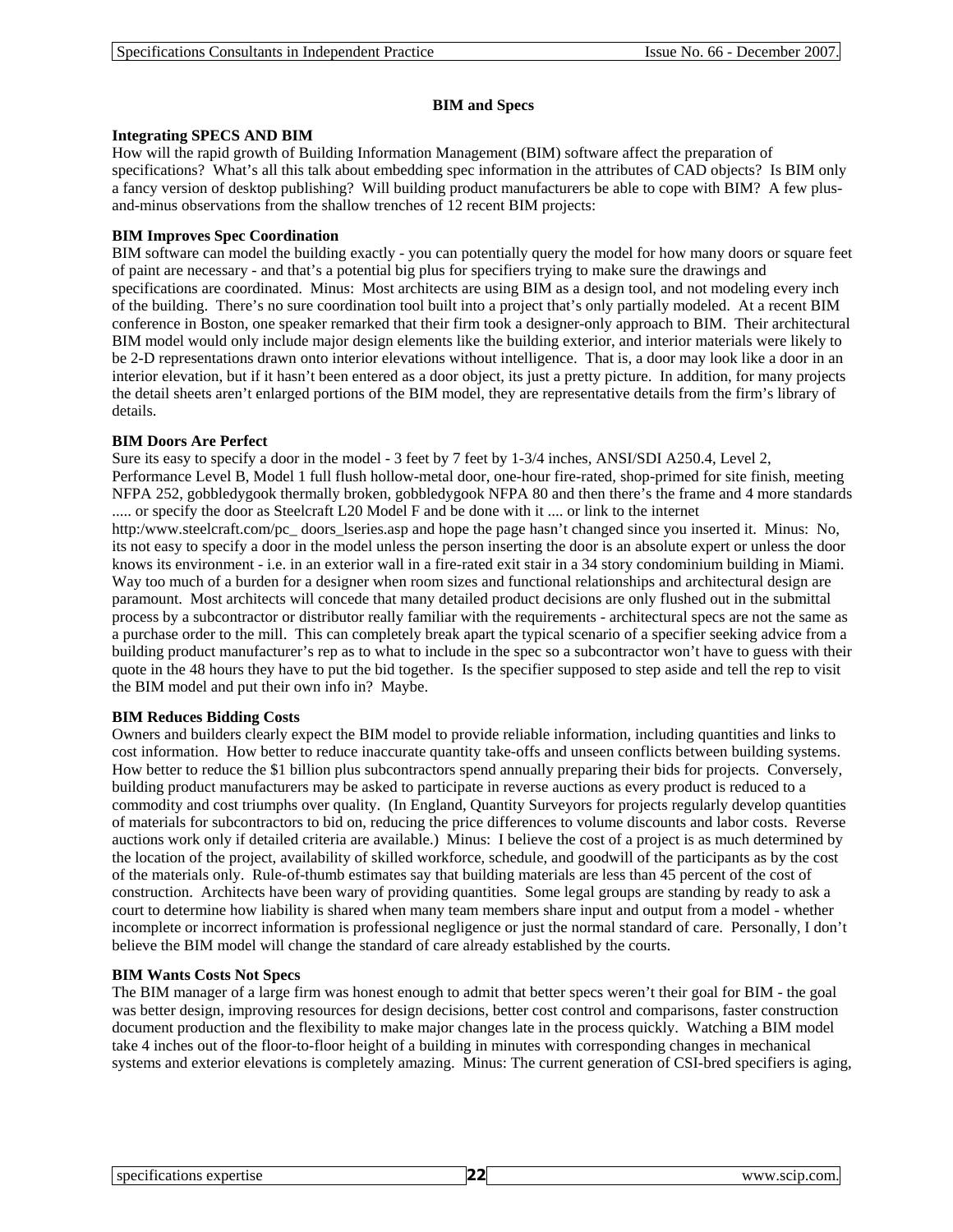| Specifications Consultants in Independent Practice<br>Issue No. 66 - December 2007. |
|-------------------------------------------------------------------------------------|
|-------------------------------------------------------------------------------------|

and the gauntlet of their brass-knuckled, I-can-specify-anything approach hasn't been picked up by new-to-the-game architects. In BIM in design the issue isn't the spec, the issue is the quality of design and cost control for the project versus the owner's budget versus the performance of the building. While the construction managers don't want the responsibility and liability for product selection, they are quick to provide value analysis to control cost through reduction of quantity or quality. In all fairness, that's the right thing for them to do - unless they want to start designing.

# **BIM Needs UniFormat and MasterFormat**

Plus: Some BIM software comes with CSI 5-digit MasterFormat numbering embedded and it is comforting that new software takes existing tools and puts them to work, and 4-D models can be represented as 3-D models even 2-D drawings. Keynotes can be used to identify materials and print schedules and reports. Minus: Now the hard part. CSI MasterFormat numbering is a product classification system. A BIM model is an assembly system. Using MasterFormat is the same as trying to put a square peg in a round hole - doesn't work - won't work - can't work. Most major cost estimating firms, contractors and construction managers in the United States use UniFormat II as the basis of their cost model. BIM will eventually use the same protocol. We should be using UniFormat II and the new ASTM standard classification for elemental cost summaries. The US Department of Commerce Technology Administration and the National Institute of Standards and Technology got it right in NISTIR5839. I believe we inherently understand terms such as foundations, exterior enclosure, roofing, interior finishes better than 03-3000, 07- 5000, 09-2600.

 I have given my 5,000 hours of service to CSI (probably more) but we are not in a tool shed picking parts. The airplane and automobile designers have known for two decades that they profit by manipulating assemblies and assemblies of assemblies. The 5-digit to 6-digit conversion was implemented over the objection of the initial CSI task team. Specifiers are confused by the numbers and very slow to adopt the new system. Libraries of catalogs of building products are being taken out of CSI MasterFormat order and put on the shelves in alphabetical order. (and how many binders have Div 3, 5, and 9 on their spines - where were we to put those?)

 As much as I like catalogs, manufacturers who don't move their information to organized on-line cataloging sites won't reach their intended audience. Enter 'wood doors' in Google and you get 3,960,000 entries in 0.21 seconds. Enter 'wood doors' in ARCAT or Sweet's and you get numerous companies that actually make wood doors including many with guide specifications.

# **What's A Specifier To Do**

Plus: The specifier is still an integral part of the design team - knowledge of building materials and assemblies is indispensible regardless of BIM software.

Plus: The specifier will need to coordinate the symbols and attributes in the BIM model so they coordinate with external databases maintained by specifiers, architects, contractors, estimators, and product manufacturers. Plus: Maybe they got it right in 1920 when manufacturer's had standard spec sheets, and drawings just indicated deviations. Maybe specifiers should look to the guidance of national standard specifications like UFGS or those used in Canada, England, even many regional and manufacturer's spec databases which may set the tone for the specifications of the future.

Plus: Its a great time to get involved in defining the construction information systems of this new BIM world. Please roll up your sleeves and help.

(Note: Much of this material was included in the presentation at the Ecobuild Federal Conference Program at the Washington DC Convention Center, in the session "Integrating BIM and Specifications." For a free copy of the session handout, email mkalin@kalinassociates.com.)

# **One More BIM Update**

More than 60 people attended a session presented by Mark Kalin on Integrating BIM and Specifications at Ecobuild in Washington DC. Strong interest! More importantly, Stephen Hagan FAIA and Calvin Kam with GSA presented "Implementing BIM for Planning and Design: The GSA Story." GSA has had tremendous success with their BIM prototype projects, with reports of 'eliminating thousands conflicts in design, 40 percent less waste at the site, months saved in construction time, useful on both new and existing buildings.' My personal opinion is that BIM has already started to sweep the architectural industry and firms will not be able to compete without using it. The possibilities for improved coordination are staggering, but the point is to adopt BIM sensibly without doing the same to your firm (staggering, that is). Firms from 6 people to 600 people have already adopted BIM, for as long as 5 years. ARUP engineers based in London (17 offices worldwide, 8,000 employees) has adopted BIM worldwide in their firm. Email mkalin@kalinassociates.com for the BIM and Spec seminar materials.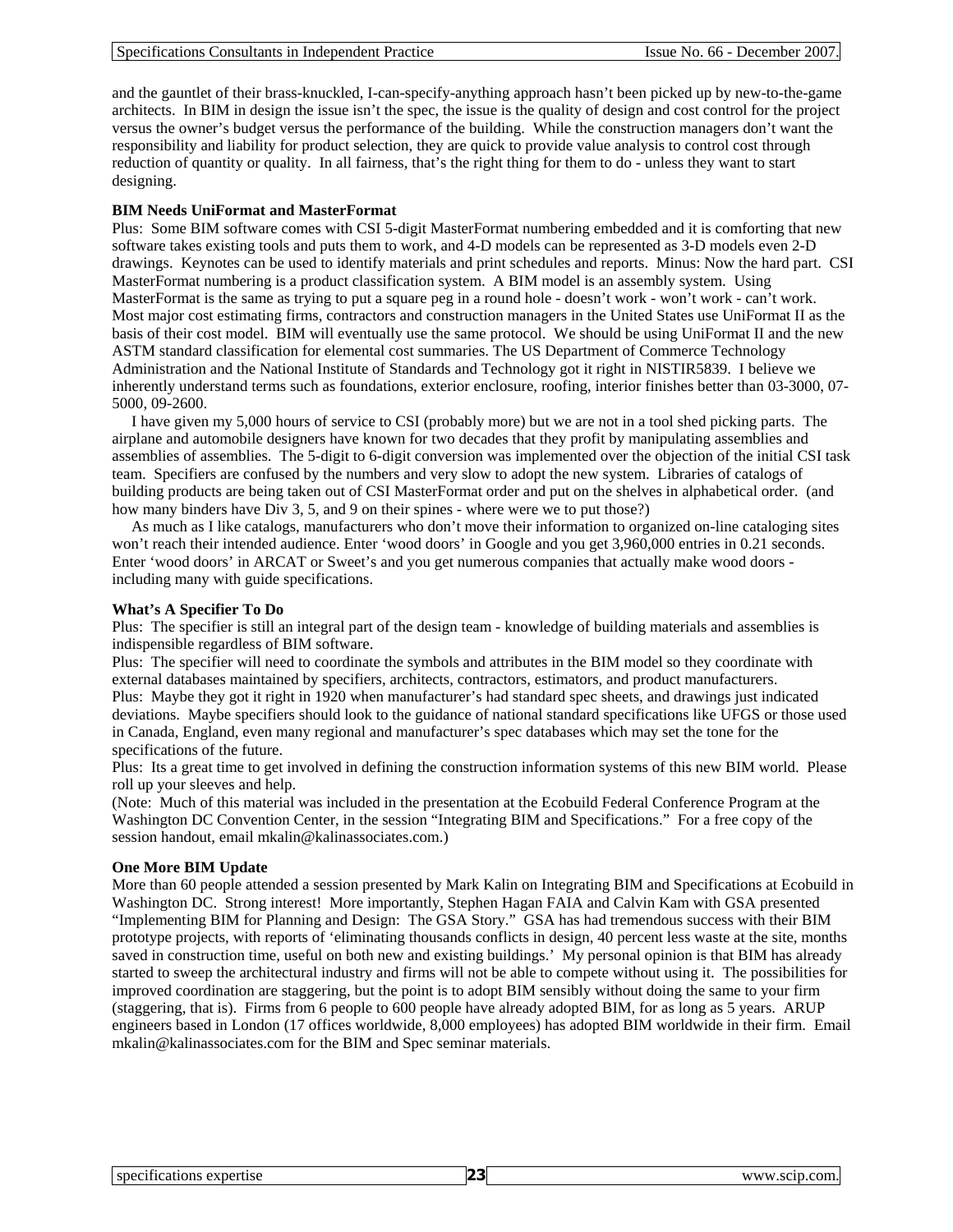# **SCIP AND BIM**

The Board of Directors of SCIP (Specifications Consultants in Independent Practice) has established a BIM Committee, and has already started a dialog with the creators of NBIMS (the National Building Information Model Standard). The primary goal of the committee is to help shape the integration of specifications as we know them today with the BIM models of the present and future. Email Dennis Hall, dhall@hallarch.com if you're interested in participating.

### **BIM Goes Global**

The Construction Specifications Institute (CSI), Construction Specifications Canada (CSC), buildingSMART Norway, and the STABU Foundation from the Netherlands have signed a Letter of Intent to share unified object libraries for a controlled dictionary of construction terminology. While a traditional lexicon uses a phrase to define a term, computers require explicit information to distinguish a particular concept. An object-oriented terminology library identifies terms using a serial number – a global unique identifier and its definition is described by associating the term with others. The rules are dictated by the new ISO Standard: ISO 12006-3, Building Construction: Organization of Information about Construction Works, Part 3: Framework for object-oriented information. Paraphrased from an article by Roger Grant, CSI's director or technical services and development in the January 2007 Construction Specifier. More info at http://www.icis.org/index.php?page=tc/index.php

### **Legal Issues and BIM**

Earlier this month, Sue E. Yoakum, Esquire of Donovan and Hatem LLP Counselors at Law in Boston made a presentation to the Boston Society of Architects BIM Committee. Sue's definition of BIM: An intelligent model made up of objects that have attributes and a data base that can be used to visualize the design, prepare cost estimates, understand energy loads, prepare construction schedules, perform clash detection, assist with construction sequencing, assist with facility management and can virtually build the design and highlight issues that may occur during construction prior to stepping foot on site. The legal issues: database ownership, professional liability, establishing a level of care, waivers of consequential damages, and ownership vs. leadership were discussed among the 40 people attending. Note that for some owners, the benefits of BIM including cost and schedule control may outweigh the contract issues - that is the owner will accept the risk of BIM rather than the team. For a copy of the PowerPoint presentation, email mkalin@kalinassociates.com and ask for the BIM and Legal PowerPoint.

#### **Specs and IFC**

As the standards for representing materials are developed in BIM models, a hierarchy of questions has developed relating to the architect's project phase, frequently using OmniClass Table 31 as a structure and represented by Industry Foundation Classes (IFC's) as developed by the International Alliance for Interoperability (IAI). Decisions to be made before moving from schematic design to design development to construction documents will live in the programming. Using carpeting as a simple example, in schematic design carpeting is a flooring type. In design development, three decisions should be made - type as broadloom carpet or carpet tile; selection by product name or allowance; installation by the direct glue-down method, or stretched-in. During the construction documents phase an even wider group of choices should be made. For a copy of the files for the carpet example, email mkalin@kalinassociates and ask for the Carpet IFC tables.

# **NBIMS and Specifiers**

A project team continues to meet to include specifier's interests in the US National BIM Standard to be issued next year. Bill East of the US Army Corps of Engineers heads the development team which includes several SCIP and CSI members, as well as participants from the UK and Norway. The project is to be based on the Industry Foundation Class (IFC) model and International Framework for Dictionaries (IFD) classification scheme.

 Benefits to specifiers include methods to establish the typical set of properties required to generically define specific products and work results in a BIM; to establish the connection between the specifications needed to model at a given phase of project and the accompanying contents of a BIM; and to provide a starting point to coordinate the transition from paper data sheets to the electronic submittal of information from suppliers and manufacturers.

 Secondary benefits will likely include the following: The impact of cost and schedule may be seen more clearly at an earlier stage of design; contractors may be able to evaluate alternative building methods through the BIM; and by using the specifiers information a partial project definition may be created without requiring geometry in the BIM.

 As a starting point for specifiers, materials will reference OmniClass Tables 41 and 49. Products will reference OmniClass Table 23. Work results (spec sections) will reference OmniClass Table 22 (MasterFormat). As a starting point for designers, elements will reference OmniClass Table 21 (UniFormat) and projects will reference OmniClass tables 11 and 12. More info on OmniClass at www.omniclass.org.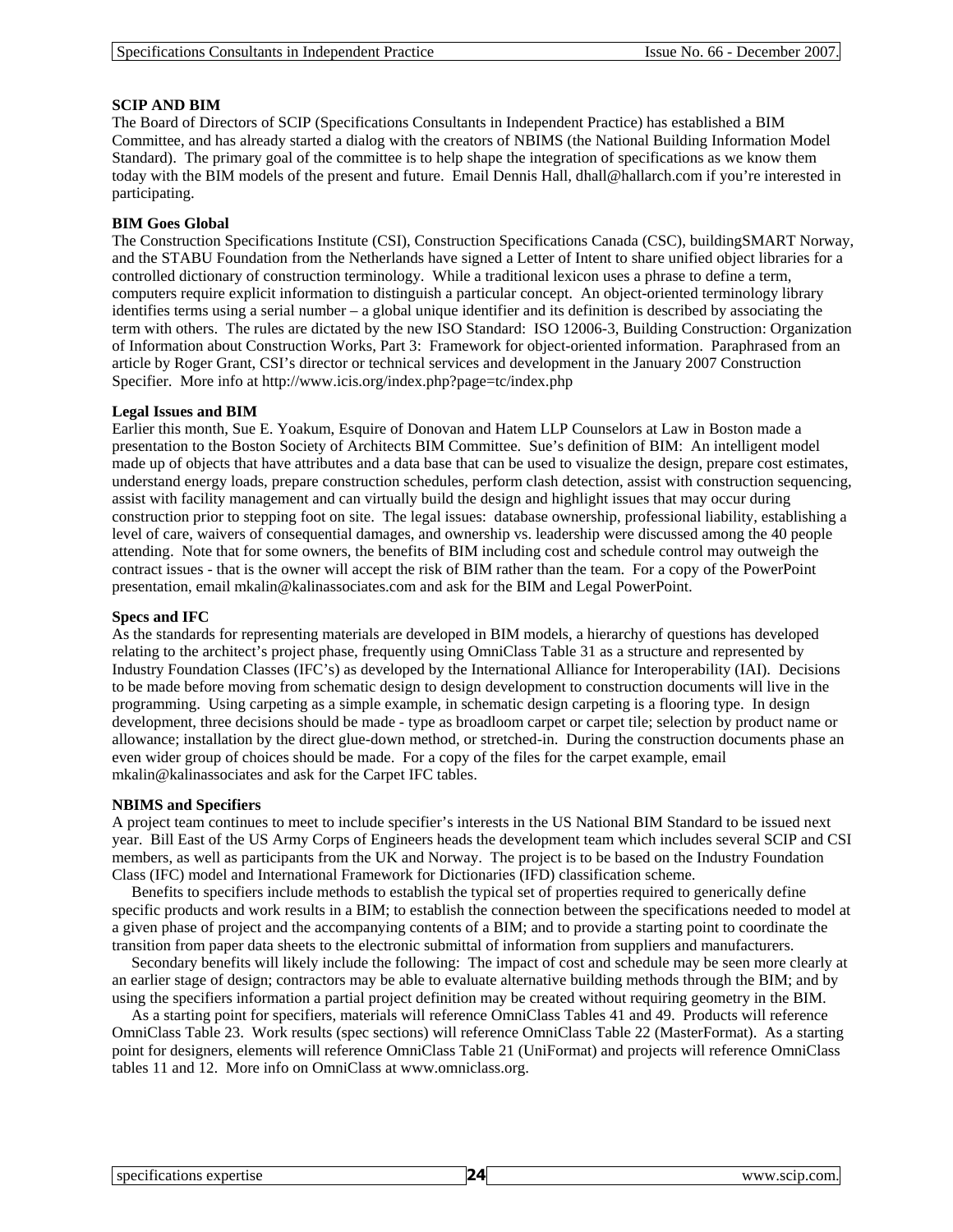# **BIM in Architectural Education**

At the April 2007 meeting of the BIM Committee of the Boston Society of Architects, representatives of Harvard, Northeastern, Wentworth and the Boston Architectural College were asked to comment on the impact of BIM on architectural education. The striking response was that BIM is seen as a collaborative tool, but that students must spend most of their time learning fundamentals and concepts which must be internalized individually. Architectural schools won't require students to use a particular software package, rather the choice will be made by the student as they choose what tools to use to communicate their designs. Len Charney of The Boston Architectural College stated that they were recently selected by the American Institute of Architects as the host for the AIA Practice Academy Initiative for BIM. Len showed four examples of how architectural firms were introducing students and recent graduates to the BIM systems in their firms.

### **BIM Gives Extended Life to Specs**

The typical shelf life of a spec for a construction project starts with a draft of the spec circulated to potential bidders, reaches a zenith during the three weeks the project is bid or negotiated, and then vanishes some time around the end of construction administration. The office will hang on to the bound spec for legal purposes, but soon only the electronic files are left, probably more for their value on another project than the one just constructed. In the near future BIM will change the shelf life of a spec, primarily because of electronic record keeping. Criteria in the spec, such as the water resistance of an assembly or the length of the roofing warranty can be captured and are of real value to the owner. Fundamental equipment information, the manufacturer's product name, and color of paint can be added to the spec (or the portion of the database that used to be called a spec) and maintained for the life of the project. Many owners have stated that large amounts of money are spent trying to recreate the database of what was installed. The easy solution is to couple the designer's intent in the spec, with the specifier's requirements for quality, with the contractor's purchase orders.

### **AGC BIM Update**

The Associated General Contractors of America (AGC) organization held a 3-day BIM Forum at the Pinehurst Resort in North Carolina. The BIM Forum is AGC's task force on Building Information Modeling. During the first session, over 75 BIMForum members and AGC members learned about the GSA's most recent activities, GE Johnson's process for systems coordination, design analysis from KlingStubbins and how BIM is changing Turner's process. The academic subforum started developing curriculum; the software subforum discussed education and training the industry. The builders and designers subforums worked together to define a process that the industry could adopt to better utilize building information modeling. The BIMForum membership will continue to work on these issues until they reconvene this fall, outside of Boston, MA. For more info go to http://www.bimforum.org

#### **BIM Specs**

BIM: Building Information Model—a digital representation of physical and functional characteristics of a facility that serves as a shared knowledge resource forming a reliable basis for design decisions throughout its life cycle. BIM Specs: The neck of the funnel between the designer and constructor. The objective of BIM Specs: Establish an opendefinition and interoperable format for the identification of properties required to specify materials, products, and equipment. Objectives must include:

1. Property Sets Definition: The full set of properties needed to specify materials, products, and equipment to a typical level of detail.

2. Property Set Processes Maps: The identification of who is responsible for identifying the requirement for property sets, general classes of properties, type of property specifications, and specific property values.

3. Property Set Exchange Requirements. The identification of the specific data needed to be exchanged at specific points within the life of the project.

4. Property Set Models: The individual specification data already contained in the IFC 2x3 Model standard must be compared with the data requirements required by the Exchange Requirements. Additional implementation methods including PDF forms, XML schema and spreadsheet formats may also be considered to assist the exchange of this information.

5. Dictionary: The set of properties needed by construction specifiers should be compiled and submitted to the International Framework for Dictionary (IFD) classification scheme through the OmniClass classification scheme. OmniClass classification as the United States view of the IFD should work to include the properties within the OmniClass taxonomy.

6. Commercial Adoption: While adoption by some stakeholders, such as government agencies, can be expected as a result of national BIM standardization in the upcoming NBIMS standards, it is essential for widespread industry adoption that commercial support of the properties and exchange methods are ultimately adopted by product manufacturers and service providers.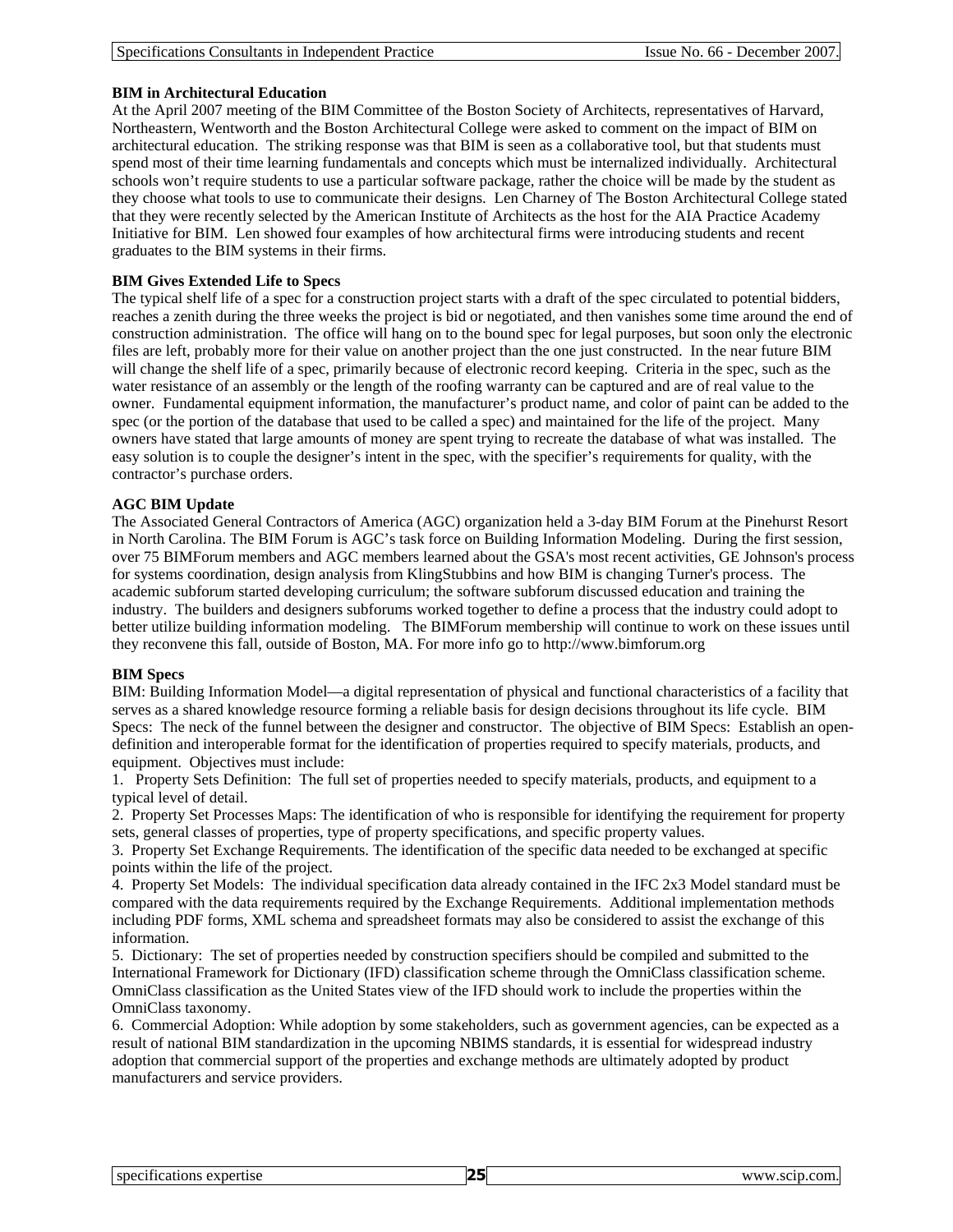#### **SPIE Work Group Report Available**

For the past year, Specifications Consultants in Independent Practice (SCIP) has been working to support the National Building Information Modeling Standard (NBIMS) activities, and their Specifiers' Properties Information Exchange (SPIE) working group has compiled Version 1.0 of the SPIE dictionary. In the opinion of Bill East, manager of the effort for the US Army Corps of Engineers, this report is a great leap forward in the data required in a BIM model by specifiers. For a copy, email mkalin@kalinassociates.com

#### **National BIM Standard Available**

The first version of the National Building Information Modeling Standard (NBIMS) was released for a two-month industry review period earlier this month. The document is titled National Building Information Modeling Standard Version 1.0—Part 1: Overview, Principles, and Methodologies and provides the capital facilities industry with its first comprehensive look at the full scope of requirements for Building Information Modeling (BIM). The review period will span from March 12, 2007, until May 21, 2007. Those interested in reviewing the document can obtain it from the NIBS National BIM Standard web site (link below). This document is the first to be issued under the new NIBS buildingSMART Alliance initiative announced February 27, 2007. The NBIMS will provide the diverse capital facilities industry with a vision of how to support and facilitate communications throughout the facility lifecycle, from project inception through design and construction, even past demolition for improved operations, maintenance, facility management, and long-term sustainability. The document was assembled by over thirty subject matter experts from across the capital facilities industry. It provides both a snapshot of where this burgeoning capability exists today as well as identifies work still needing to be accomplished. This first part of Version 1.0, which is now out for review, will be followed by Part 2 at the end of the year. Part 2 will contain items to be standardized across the industry using the NIBS congressionally authorized consensus process. Access the standard at http://www.facilityinformationcouncil.org/bim/publications.php

#### **Satellier Solidifies Position in BIM**

Satellier, a global leader in design support and Building Information Modeling (BIM) services to the global architecture, engineering, construction (AEC) industry, announced 11/30/07 the appointment of three key executives to the company: Anthony Flynn, former chief marketing officer (CMO) and vice president at Bentley Systems, Inc., joins the company as CMO and executive vice president of sales and marketing; industry veteran Paul Doherty, AIA, joins as chief technical officer (CTO); and Robert Guarcello Mencarini, AIA, former client services architect (CSA) at Revit Technology Corporation and Autodesk Inc., and one of the world's foremost experts on BIM, joins as director of BIM services. The executive appointments follow a \$10 million investment by Sequoia Capital into the company and the June appointment of Stephen Barnes, former executive vice president of AECOM, as president. CEO Michael Jansen, comments, "The feedback from architects, engineers, and contractors is that BIM and workshare services bring them significant competitive advantage -- they want higher utilization of these technology and business platforms." News link at: http://www.itnews.it/2007/1130090401745/satellier-readies-for-next-phase-of-bim-and-worksharegrowth-with-appointment-of-three-key-executives.html

## **Master Specifications**

From sixty pages of hand-written master specifications compiled in 1856 from specifications prepared by New York, Boston and Philadelphia architects: Expressions in parenthesis ( ) may be omitted, those in brackets [ ] substituted, those wholly enclosed may be changed. Their definitions included:

 Superintendence: The Contractor is to give his personal superintendence and direction to the work, which is to commence at once and finished and the building fit for occupation by year next. Also to furnish all labor, transportation, materials, apparatus, scaffolding and utensils needful for the full performance of the work herein described in best manner, according to the true intent and meaning either expressed or implied of the specifications and the drawings which accompany them.

 Quality of Work: All work and materials to be of best qualities in all cases, unless herein especially set forth to the contrary subject to the approval or rejection of the Architect. To be finished with all expedition consistent with thorough and good workmanship.

Power of Architect: The Architect to have full power to reject any material or work he may think unfit or of unsound character and cause same to be immediately removed or reconstructed at Contractor's expense, in case of whose refusal to comply with Architect's orders, the later is to have full power to procure materials and have it done by the workmen and to charge expense thereby incurred to the Contractor and to deduct same from amount due or to become due him. Sound familiar in 2007?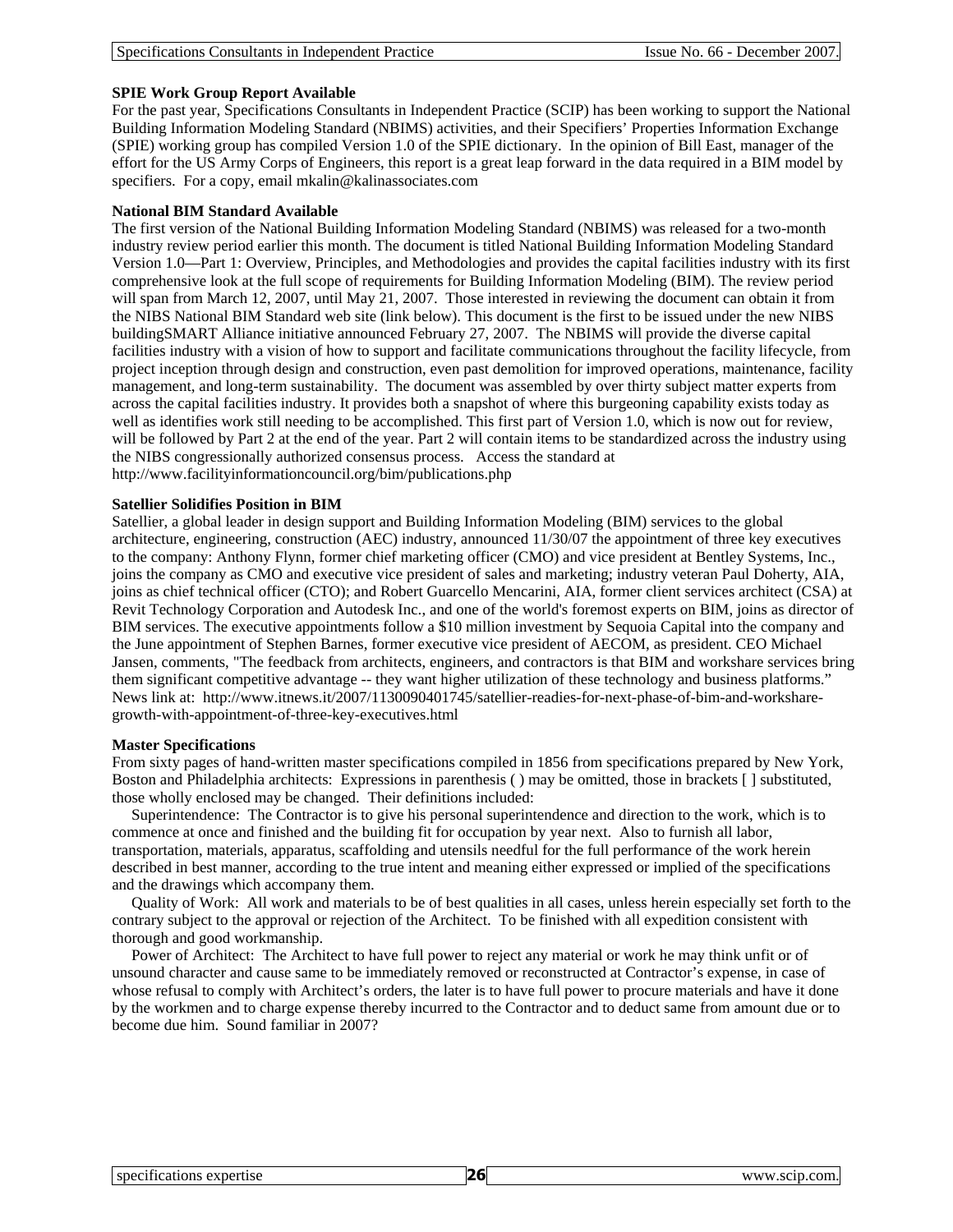# **Everything Else**

## **NYC Hardens Stair and Elevator Enclosures**

The Department of Buildings in New York City has issued new regulations to strengthen the impact resistance of stair and elevator enclosures in high-rise office buildings: Stair and elevator enclosures in high-rise office buildings in New York City which are constructed pursuant to applications filed on or after July 1, 2006 shall comply with requirements of Section 32-05 of Chapter 32 of Title 1 of the Official Compilation of the Rules of the City of New York regarding "Impact Resistant Stair and Elevator Enclosures." One solution in the spec is to reference the regulation, the other is include a possible solution in the spec: Unless indicated otherwise on the Drawings, provide UL Design Number U415 System F, modified to accommodate a double layer face side; 2-hour fire endurance rating achieved using standard shaftwall with 4 inch 20 gage studs spaced 24 inches on center, with a base layer on the tenant side of impact resistant gypsum board and face layers of 5/8 inch thick Type X gypsum board.

### **USPS Requires Larger Mailboxes**

Buildings permitted after October 4, 2006 are required to comply with the new standard from the US Postal Service, USPS-STD-4C, which requires ganged mailboxes with stronger locks, a larger size mail box (for example, 12 inches wide by 15 inches deep by 3 inches high), and a parcel locker for each 10 units served. The grace period for the older type of mailbox has expired! Look to specs in Section 10550 on the ARCAT site for Auth-Florence and Postal Products Unlimited for specs updated to the new requirements. Note that under Standard 4C the local postmaster has the authority to allow for alternate means for delivering parcels in lieu of parcel lockers on a case by case basis (for example an residential high-rise with a concierge staff and secure storage area).

### **National Call-Before-You-Dig Site Launches**

The Common Ground Alliance (CGA) has just launched a national 811 Call Before You Dig number and website to help save lives and protect underground infrastructure. www.call811.com is designed to serve as a national resource for professional excavators and the public. The new website will provide the professional digging community with the tools they need to begin educating their employees and customers about the new national 811 number. One easy phone call to 811 will get the approximate location of underground utility lines marked for free. The number 811 is the new FCC-designated national N-11 number created to eliminate confusion of multiple "Call Before You Dig" numbers across the country. The service connects callers with local One Call Centers who notify the appropriate local utilities, who then send crews to the requested site to mark the approximate location of underground lines for free. In 2004, according to industry data, CGA estimates there were approximately 680,000 underground line strikes resulting in damages, including service outages and injury. Only 35 percent of homeowners indicated they have called to have their utility lines marked in the past. For more information about the 811 service and campaign, visit www.call811.com.

#### **Asbestos in VCT Again**

It's been so long since asbestos was taken out of vinyl composition tile and other building products in the US that many specs don't even include the prohibition. Looks like its time to add the warning back into the specs, as recent boxes of VCT from Canada contain an asbestos warning label.

#### **Respect for Manufacturer's Specifications Increases**

When I started my career as a specification writer, manufacturer's specifications were suspect. I was taught to watch out for hidden proprietary language and marketing fluff. The specifications were hardcopy only, and if a rep sent a spec on diskette it was usually in a format that was unreadable, with broken formatting and strange paragraph numbering. Today, manufacturer's specs are state-of-the-art. With the complexity of materials and changes in the marketplace, few architects or specifiers can claim detailed knowledge of what is available. At a recent CSI event, a conversation between several senior specifiers acknowledged the time saving a manufacturer's spec could provide in preparation of the spec, and even more importantly, the prevention of fake specs. Manufacturer's specs list only the options really available, avoiding the mix-and-match that some compiled master specifications can't prevent.

 True Story: Recently a clause in a manufacturer's spec averted a potential disaster. A custom skylight spec included a requirement for the skylight manufacturer to provide an engineering analysis that if one pane of the skylight was broken, the rest of the skylight would not progressively collapse. When another skylight manufacturer was selected, they claimed to be able to meet this requirement but could not provide the engineering analysis. With the architect's insistence on the requirement, the second skylight manufacturer did the calculations and found that they had to make a modification to their framing in order to comply with the requirement. The first manufacturer knew the requirement was a safety concern, and even though they didn't get the project, their technical knowledge contributed to the safety of the project.